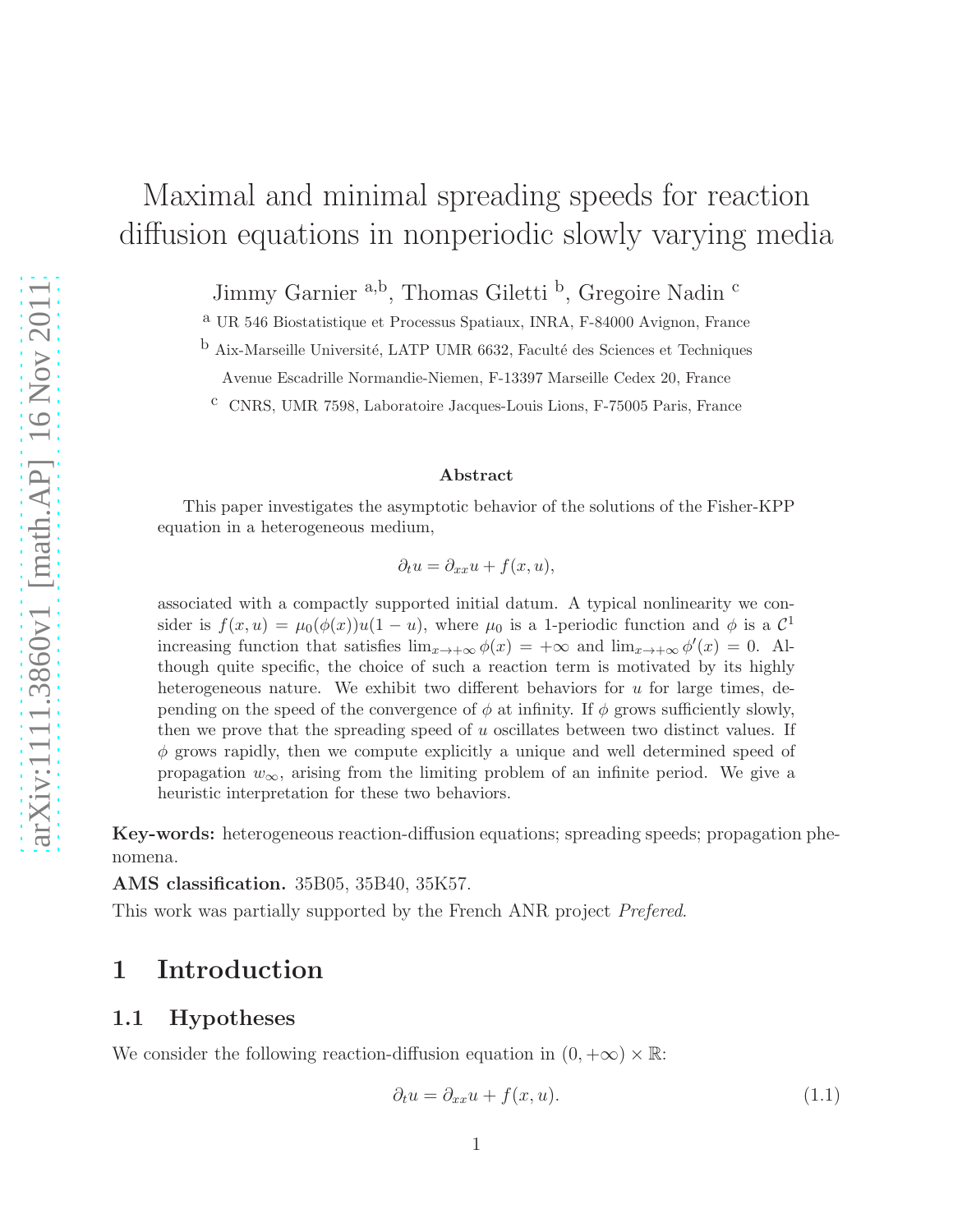We assume that  $f = f(x, u)$  is locally Lipschitz-continuous in u and of class  $C^1$  in the neighborhood of  $u = 0$  uniformly with respect to x, so that we can define

$$
\mu(x) := f'_u(x,0).
$$

Moreover, f is of the KPP type, that is

$$
f(x, 0) = 0
$$
,  $f(x, 1) \le 0$ ,  $\mu(x) > 0$  and  $f(x, u) \le \mu(x)u$  for all  $(x, u) \in \mathbb{R} \times (0, 1)$ .

A typical f which satisfies these hypotheses is  $f(x, u) = \mu(x)u(1-u)$ , where  $\mu$  is a continuous, positive and bounded function.

The very specific hypothesis we make on  $f$  in this paper is the following: there exist  $\mu_0 \in C^0(\mathbb{R})$  and  $\phi \in C^1(\mathbb{R})$  such that

<span id="page-1-0"></span>
$$
\begin{cases}\n\mu(x) = \mu_0(\phi(x)) \text{ for all } x \in \mathbb{R}, \\
0 < \min_{[0,1]} \mu_0 < \max_{[0,1]} \mu_0 \text{ and } \mu_0 \text{ is 1-periodic}, \\
\phi'(x) > 0, \lim_{x \to +\infty} \phi(x) = +\infty \text{ and } \lim_{x \to +\infty} \phi'(x) = 0.\n\end{cases}
$$
\n(1.2)

That is, our reaction-diffusion equation is strictly heterogeneous (it is not even almost periodic or ergodic), which means that it can provide useful information on both efficiency of recently developed tools and properties of the general heterogeneous problem. But it also satisfies some periodicity properties with a growing period near  $+\infty$ . We aim to look at the influence of the varying period  $L(x) := x/\phi(x)$  on the propagation of the solutions.

Note that we do not assume here that there exists a positive stationary solution of [\(1.1\)](#page-0-0). We require several assumptions that involve the linearization of f near  $u = 0$  but our only assumption which is related to the behavior of  $f = f(x, u)$  with respect to  $u > 0$  is that  $f(x, 1) \leq 0$ , that is, 1 is a supersolution of  $(1.1)$  (it is clear that, up to some change of variables, 1 could be replaced by any positive constant in this inequality). It is possible to prove that there exists a minimal and stable positive stationary solution of [\(1.1\)](#page-0-0) by using this hypothesis and the fact that  $\mu_0$  is positive [\[4\]](#page-18-0), but we will not discuss this problem since this is not the main topic of this paper.

#### 1.2 Definitions of the spreading speeds and earlier works

For any compactly supported initial condition  $u_0$  with  $0 \le u_0 \le 1$  and  $u_0 \ne 0$ , we define the *minimal and maximal spreading speeds* as:

$$
w_* = \sup\{c > 0 \mid \liminf_{x \in [0, ct]} u(t, x) > 0 \text{ as } t \to +\infty\},\
$$
  

$$
w^* = \inf\{c > 0 \mid \sup_{x \in [ct, +\infty)} u(t, x) \to 0 \text{ as } t \to +\infty\}.
$$

Note that it is clear, from the strong maximum principle, that for any  $t > 0$  and  $x \in \mathbb{R}$ , one has  $0 < u(t, x) < 1$ . One can also easily derive from the homogeneous case [\[1\]](#page-18-1) that

$$
2\sqrt{\min \mu_0} \le w_* \le w^* \le 2\sqrt{\max \mu_0}.
$$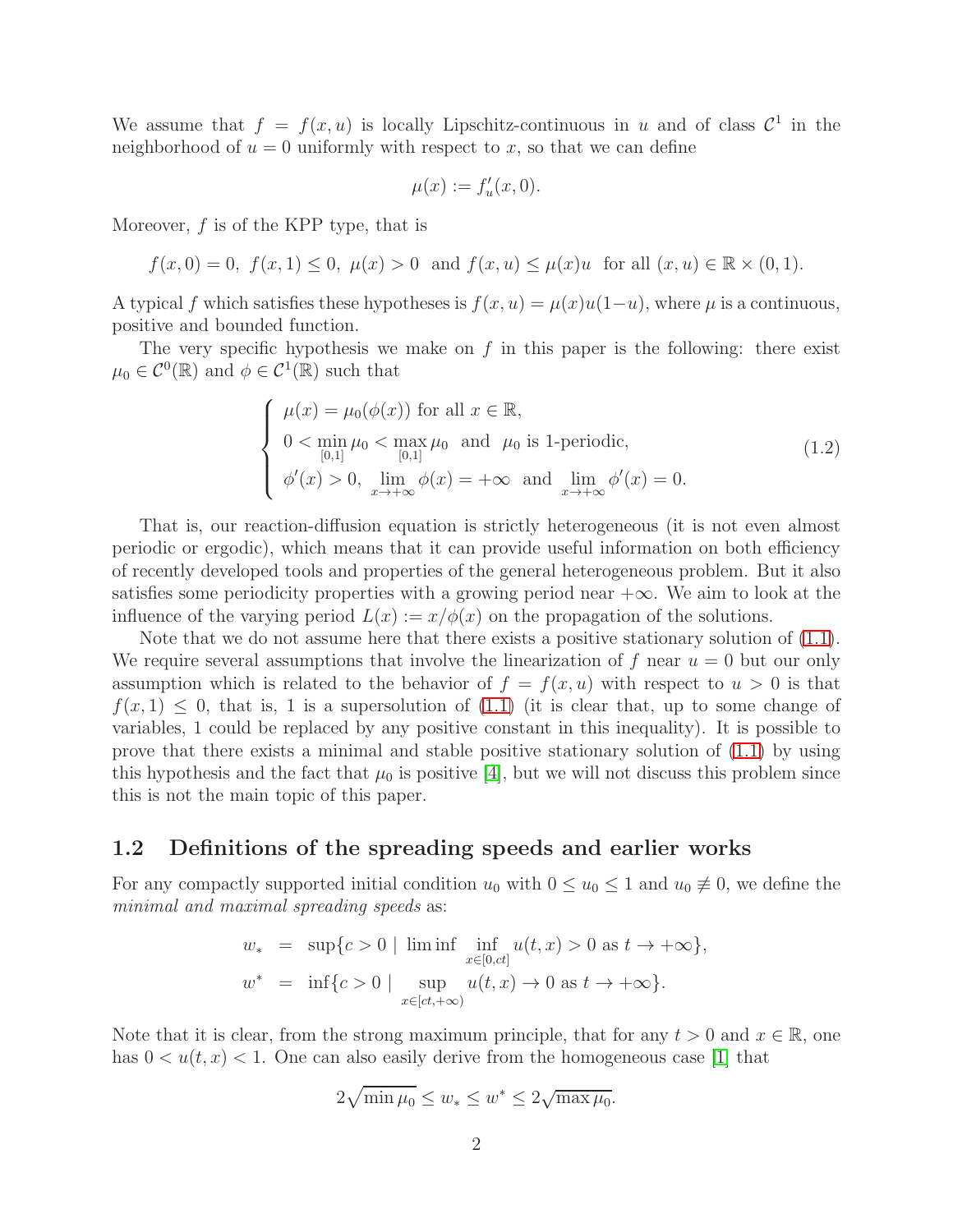The reader could also remark that we just require  $\liminf_{t\to+\infty} u(t, x+ct) > 0$  in the definition of w∗. This is because we did not assume the existence of a positive stationary solution. Hence, we just require  $u$  to "take off" from the unstable steady state 0.

The aim of this paper is to determine if some of these inequalities are indeed equalities.

The first result on spreading speeds is due to Aronson and Weinberger [\[1\]](#page-18-1). They proved that  $w^* = w_* = 2\sqrt{f'(0)}$  in the case where f does not depend on x. More generally, even if f does not satisfy  $f(u) \leq f'(0)u$  for all  $u \in [0,1]$ , then  $w^* = w_*$  is the minimal speed of existence of traveling fronts [\[1\]](#page-18-1). However, because of the numerous applications in various fields of natural sciences, the role of heterogeneity has become an important topic in the mathematical analysis.

When f is periodic in x, Freidlin and Gartner [\[7\]](#page-18-2) and Freidlin [\[6\]](#page-18-3) proved that  $w_* = w^*$ using probabilistic techniques. In this case, the spreading speed is characterized using periodic principal eigenvalues. Namely, assume that f is 1-periodic in x, set  $\mu_0(x) := f'_u(x,0)$ and define for all  $p \in \mathbb{R}$  the elliptic operator

$$
\mathcal{L}_p \varphi := \varphi'' - 2p\varphi' + (p^2 + \mu_0(x))\varphi.
$$
\n(1.3)

It is known from the Krein-Rutman theory that this operator admits a unique periodic principal eigenvalue  $\lambda_p(\mu_0)$ , defined by the existence of a positive 1-periodic function  $\varphi_p \in C^2(\mathbb{R})$ so that  $\mathcal{L}_p\varphi_p = \lambda_p(\mu_0)\varphi_p$ . The characterization of the spreading speed [\[7\]](#page-18-2) reads

<span id="page-2-0"></span>
$$
w_* = w^* = \min_{p>0} \frac{\lambda_p(\mu_0)}{p}.
$$
\n(1.4)

Such a formula is very useful to investigate the dependence between the spreading speed and the growth rate  $\mu_0$ . Several alternative proofs of this characterization, based on different techniques, have been given in [\[3,](#page-18-4) [13\]](#page-19-0). The spreading speed  $w_* = w^*$  has also been identified later as the minimal speed of existence of pulsating traveling fronts, which is the appropriate generalization of the notion of traveling fronts to periodic media [\[2\]](#page-18-5). Let us mention, without getting into details, that the equality  $w_* = w^*$  and the characterization [\(1.4\)](#page-2-0) have been extended when the heterogeneity is transverse [\[10\]](#page-18-6), space-time periodic or compactly supported [\[3\]](#page-18-4), or random stationary ergodic [\[7,](#page-18-2) [12\]](#page-19-1). In this last case one has to use Lyapounov exponents instead of principal eigenvalues.

In all these cases (except in the random one), the operator  $\mathcal{L}_p$  is compact and thus principal eigenvalues are well-defined. When the dependence of  $f$  with respect to  $x$  is more general, then classical principal eigenvalues are not always defined, which makes the computation of the spreading speeds much more difficult. Moreover, in general heterogeneous media, it may happen that  $w_* < w^*$ . No example of such phenomenon has been given in space heterogeneous media, but there exist examples in time heterogeneous media [\[5\]](#page-18-7) or when the initial datum is not compactly supported [\[8\]](#page-18-8).

Spreading properties in general heterogeneous media have recently been investigated by Berestycki, Hamel and the third author in [\[3\]](#page-18-4). These authors clarified the links between the different notions of spreading speeds and gave some estimates on the spreading speeds. More recently, Berestycki and the third author gave sharper bounds using the notion of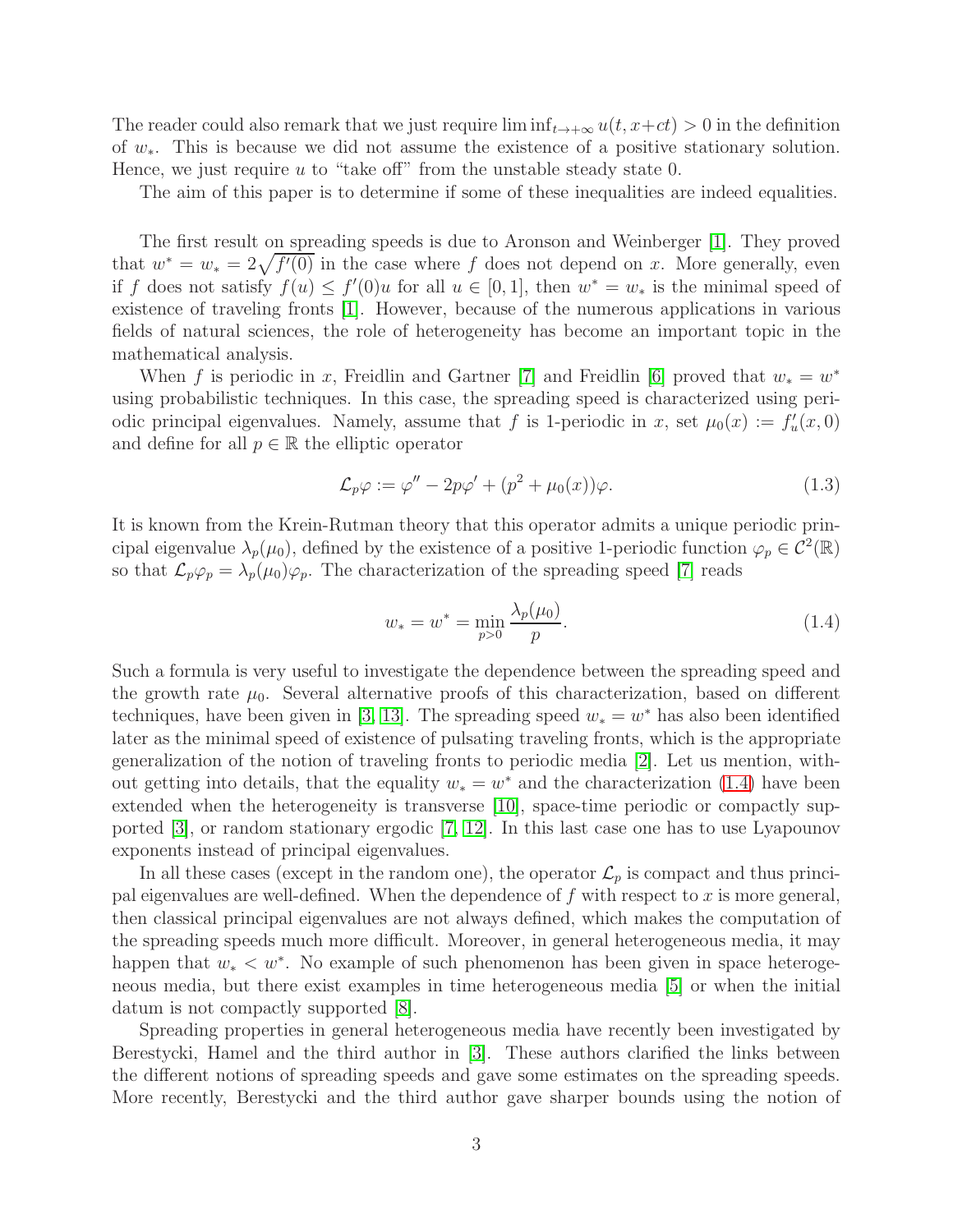generalized principal eigenvalues [\[5\]](#page-18-7). These estimates are optimal when the nonlinearity is periodic, almost periodic or random stationary ergodic. In these cases, one gets  $w_* = w^*$ and this spreading speed can be characterized through a formula which is similar to [\(1.4\)](#page-2-0), involving generalized principal eigenvalues instead of periodic principal eigenvalues.

## 2 Statement of the results

Before enouncing our results, let us first roughly describe the situation. As  $\phi'(x) \to 0$ as  $x \to +\infty$ , the function  $\phi$  is sublinear at infinity and thus  $\mu(x) = \mu_0(\phi(x))$  stays near its extremal values max  $\mu_0$  or min  $\mu_0$  on larger and larger intervals. If these intervals are sufficiently large, that is, if  $\phi$  increases sufficiently slowly, the solution u of [\(1.1\)](#page-0-0) should propagate alternately at speeds close to  $2\sqrt{\max \mu_0}$  and  $2\sqrt{\min \mu_0}$ . Hence, we expect in such a case that  $w^* = 2\sqrt{\max \mu_0}$  and  $w_* = 2\sqrt{\min \mu_0}$ .

On the other hand, if one writes  $\phi(x) = x/L(x)$ , then the reaction-term locally looks like an  $L(x)$ -periodic function. Since  $L(x) \to +\infty$ , as clearly follows from the fact that  $\phi'(x) \to 0$ as  $x \to +\infty$ , one might expect to find a link between the spreading speeds and the limit of the spreading speed  $w_L$  associated with the L-periodic growth rate  $\mu_L(x) := \mu_0(x/L)$ when  $L \to +\infty$ . This limit has recently been computed by Hamel, Roques and the third author [\[9\]](#page-18-9). As  $\mu_L$  is periodic,  $w_L$  is characterized by [\(1.4\)](#page-2-0) and one can compute the limit of  $w_L$  by computing the limit of  $\lambda_p(\mu_L)$  for all p. This is how the authors of [\[9\]](#page-18-9) proved that

$$
\lim_{L \to +\infty} w_L = \min_{k \ge M} \frac{k}{j(k)},\tag{2.5}
$$

where  $M := \max_{x \in \mathbb{R}} \mu_0(x) > 0$  and  $j : [M, +\infty) \to [j(M), +\infty)$  is defined for all  $k \geq M$  by

<span id="page-3-0"></span>
$$
j(k) := \int_0^1 \sqrt{k - \mu_0(x)} dx.
$$
 (2.6)

If  $\phi$  increases rapidly, that is, the period  $L(x)$  increases slowly, then we expect to recover this type of behavior. More precisely, we expect that  $w^* = w_* = \min_{k \ge M} k/j(k)$ .

We are now in position to state our results.

#### 2.1 Slowly increasing  $\phi$

<span id="page-3-1"></span>We first consider the case when  $\phi$  converges very slowly to  $+\infty$  as  $x \to +\infty$ . As expected, we prove in this case that  $w_* < w^*$ .

**Theorem 2.1** 1. Assume that 
$$
\frac{1}{x\phi'(x)} \to +\infty
$$
 as  $x \to +\infty$ . Then  

$$
w_* = 2\sqrt{\min \mu_0} < w^* = 2\sqrt{\max \mu_0}.
$$

2. Assume that  $\frac{1}{10}$  $\frac{1}{x\phi'(x)} \to C$  *as*  $x \to +\infty$ *. If C is large enough (depending on*  $\mu_0$ ), then

 $w_* < w^*$ .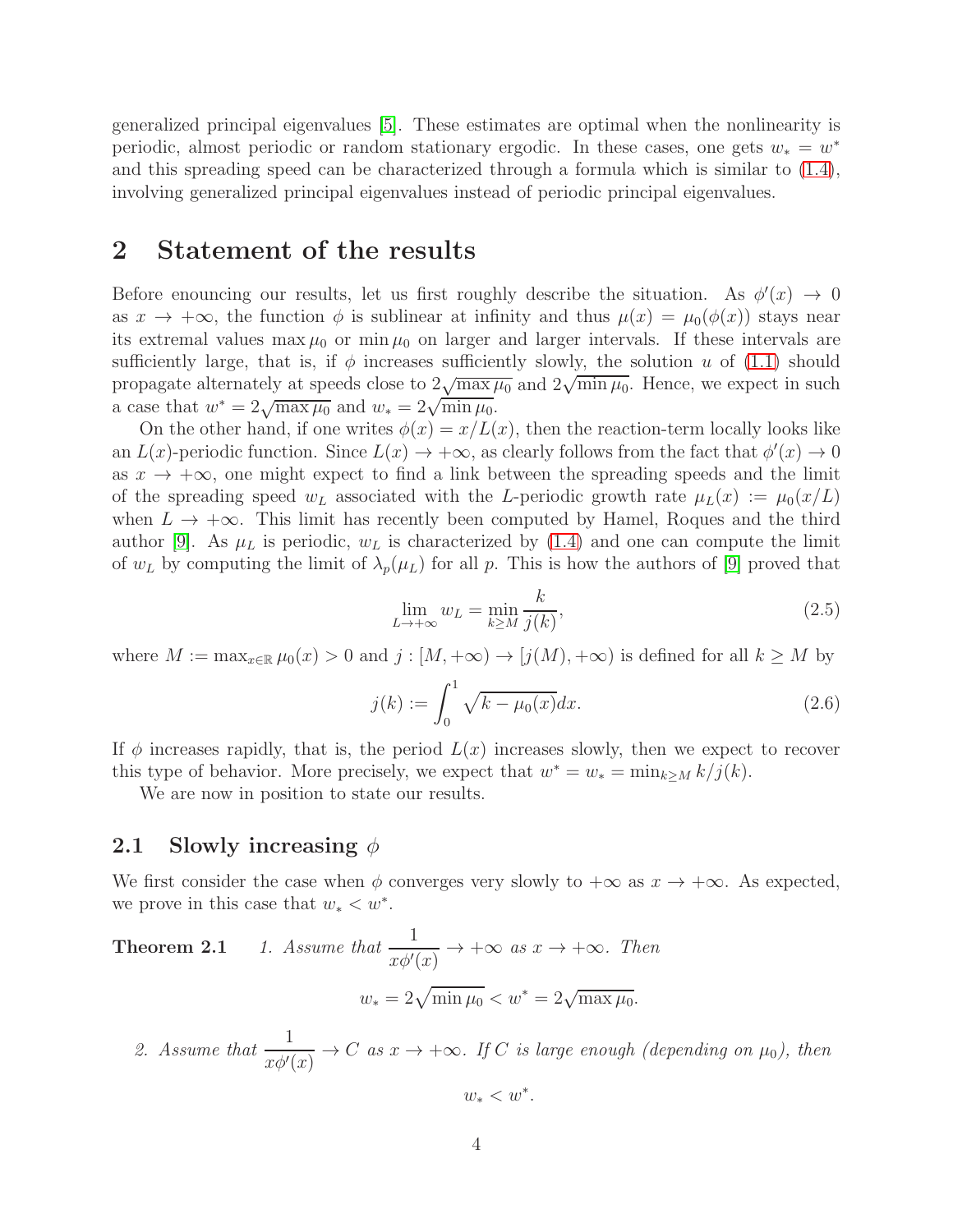This is the first example, as far as we know, of a space heterogeneous nonlinearity  $f(x, u)$ for which the spreading speeds  $w_*$  and  $w^*$  associated with compactly supported initial data are not equal.

In order to prove this Theorem, we will first consider the particular case when  $\mu_0$  is discontinuous and only takes two values (see Proposition [3.1](#page-6-0) below). In this case, we are able to construct sub- and super-solutions on each interval where  $\mu$  is constant, and to conclude under some hypotheses on the length of those intervals. Then, in the general continuous case, our hypotheses on  $(x\phi'(x))^{-1}$  allow us to bound  $\mu$  from below and above by some two values functions, and our results then follow from the preliminary case.

Remark 2.2 *Note that such a two values case is not continuous, so that our Theorem holds under more general hypotheses. In fact, one would only need that*  $\mu_0$  *is continuous on two points such that*  $\mu_0$  *attains its maximum and minimum there, so that, from the asymptotics of*  $\phi(x)$ , the function  $\mu(x) = \mu_0(\phi(x))$  will be close to its maximum and minimum on very *large intervals as*  $x \to +\infty$ *.* 

#### 2.2 Rapidly increasing  $\phi$

We remind the reader that  $M := \max_{x \in \mathbb{R}} \mu_0(x) > 0$  and  $j : [M, +\infty) \to [j(M), +\infty)$  is defined by [\(2.6\)](#page-3-0). We expect to characterize the spreading speeds  $w_*$  and  $w^*$  using these quantities, as in [\[9\]](#page-18-9).

Note that  $j(M) > 0$  since min  $\mu_0 < M$ . The function j is clearly a bijection and thus one can define

$$
w_{\infty} := \min_{\lambda \ge j(M)} \frac{j^{-1}(\lambda)}{\lambda} = \min_{k \ge M} \frac{k}{j(k)}.
$$
\n(2.7)

We need in this section an additional mild hypothesis on  $f$ :

<span id="page-4-0"></span>
$$
\exists C > 0, \gamma > 0 \text{ such that } f(x, u) \ge f'_u(x, 0)u - Cu^{1+\gamma} \text{ for all } (x, u) \in \mathbb{R} \times (0, +\infty). \tag{2.8}
$$

<span id="page-4-2"></span>**Theorem 2.3** *Under the additional assumptions* ([2.8](#page-4-0)),  $\phi \in C^3(\mathbb{R})$  *and* 

<span id="page-4-1"></span>
$$
\phi''(x)/\phi'(x)^2 \to 0, \quad \text{and } \phi'''(x)/\phi'(x)^2 \to 0, \text{ as } x \to +\infty,
$$
\n(2.9)

*one has*

$$
w_* = w^* = w_\infty.
$$

Note that  $(2.9)$  implies  $(x\phi'(x))^{-1} \to 0$  as  $x \to +\infty$ . Hence, this result is somehow complementary to Theorem [2.1.](#page-3-1) However, this is not optimal as this does not cover all cases. An interesting and open question would be to refine those results to get more precise necessary and sufficient conditions for the equality  $w_* = w^*$  to be satisfied. This could provide some insight on the general heterogeneous case, where the establishment of such criteria is an important issue.

This result will mainly be derived from Theorem 2.1 of [\[5\]](#page-18-7). We first construct some appropriate test-functions using the asymptotic problem associated with  $\mu_L(x) = \mu_0(x/L)$ as  $L \to +\infty$ . This will enable us to compute the generalized principal eigenvalues and the computation of the spreading speeds will follow from Theorem 2.1 in [\[5\]](#page-18-7).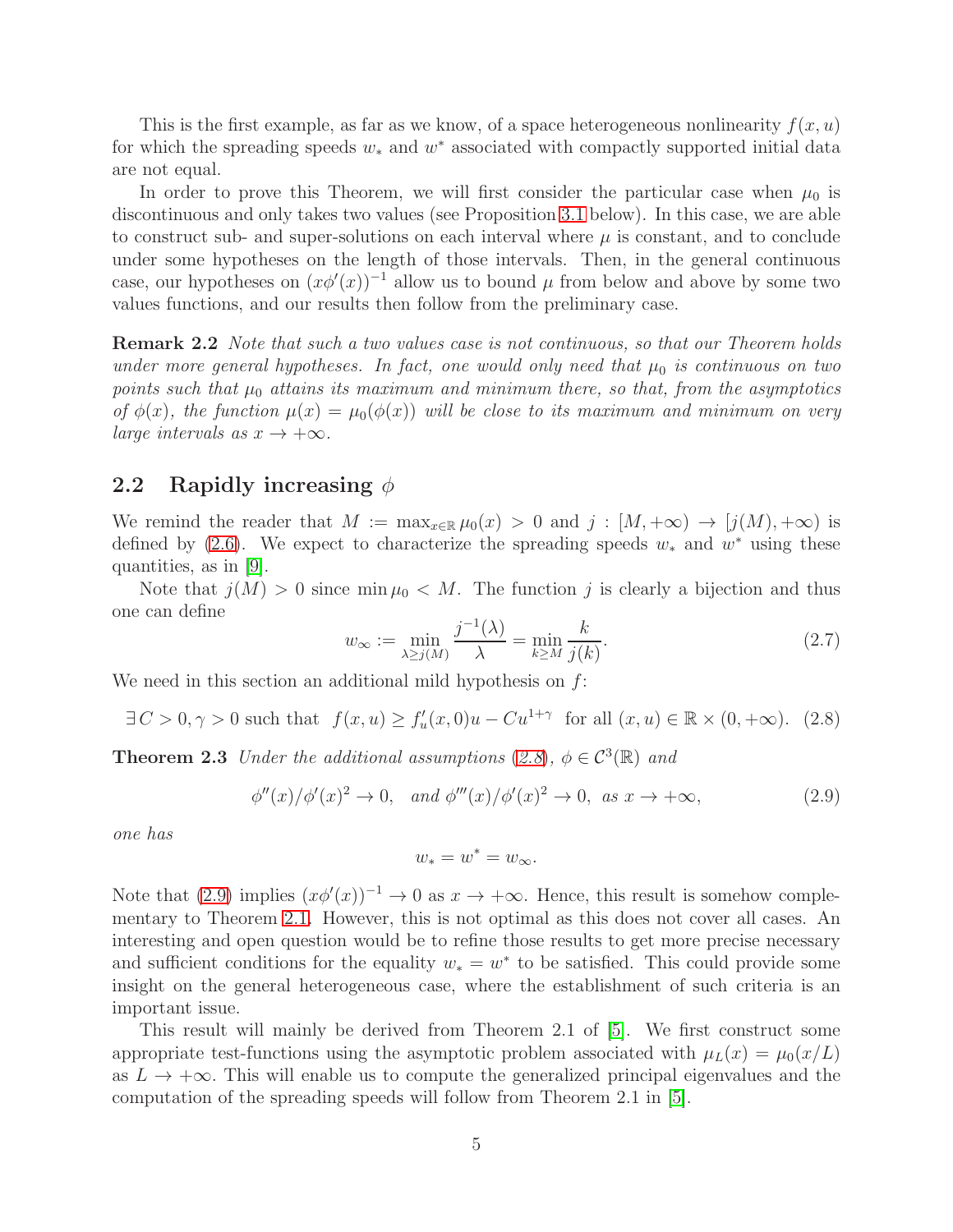#### 2.3 Examples

We end the statement of our results with some examples which illustrate the different possible behaviors.

**Example 1:**  $\phi(x) = \beta(\ln x)^{\alpha}$ , with  $\alpha, \beta > 0$ . This function clearly satisfies the hypotheses in [\(1.2\)](#page-1-0).

- If  $\alpha \in (0,1)$ , one has  $1/(x\phi'(x)) = (\ln x)^{1-\alpha}/(\beta \alpha) \rightarrow +\infty$  as  $x \rightarrow +\infty$ . Hence, the assumptions of case 1 in Theorem [2.1](#page-3-1) are satisfied and one has  $w_* = 2\sqrt{\min \mu_0}$  and  $w^* = 2\sqrt{\max \mu_0}.$
- If  $\alpha = 1$ , then  $x\phi'(x) = \beta$  for all x and thus we are in the framework of case 2 in Theorem [2.1,](#page-3-1) which means that we can conclude that  $w_* < w^*$  provided that  $\beta$  is small enough.
- Lastly, if  $\alpha > 1$ , then straightforward computations give

$$
\phi''(x)/\phi'(x)^2 \sim -\frac{1}{\beta \alpha} (\ln x)^{1-\alpha} \to 0 \text{ as } x \to +\infty,
$$
  

$$
\phi'''(x)/\phi'(x)^2 \sim \frac{2}{\beta \alpha x} (\ln x)^{1-\alpha} \to 0 \text{ as } x \to +\infty.
$$

Hence, the assumptions of Theorem [2.3](#page-4-2) are satisfied and there exists a unique spreading speed:  $w_* = w^* = w_{\infty}$ .

**Example 2:**  $\phi(x) = x^{\alpha}, \alpha \in (0, 1)$ . This function clearly satisfies the hypotheses in [\(1.2\)](#page-1-0) since  $\alpha < 1$ . One has  $\phi''(x)/\phi'(x)^2 = \frac{\alpha-1}{\alpha x^{\alpha}} \to 0$  and  $\phi'''(x)/\phi'(x)^2 = \frac{(\alpha-1)(\alpha-2)}{\alpha x^{1+\alpha}} \to 0$  as  $x \to +\infty$ . Thus, the assumptions of Theorem [2.3](#page-4-2) are satisfied and  $w_* = w^* = w_{\infty}$ .

**Example 3:**  $\phi(x) = x/(\ln x)^\alpha$ ,  $\alpha > 0$ . This function satisfies [\(1.2\)](#page-1-0) and one has

$$
\phi'(x) = \frac{1}{(\ln x)^{\alpha}} - \frac{\alpha}{(\ln x)^{\alpha+1}},
$$

$$
\phi''(x) = \frac{-\alpha}{x(\ln x)^{1+\alpha}} + \frac{\alpha(\alpha+1)}{x(\ln x)^{\alpha+2}},
$$

$$
\phi'''(x) = \frac{\alpha}{x^2(\ln x)^{1+\alpha}} - \frac{\alpha(\alpha+1)(\alpha+2)}{x^2(\ln x)^{\alpha+3}}.
$$

It follows that  $\phi''(x)/\phi'(x)^2 \to 0$  and  $\phi'''(x)/\phi'(x)^2 \to 0$  as  $x \to +\infty$  since the terms in x will decrease faster than the terms in  $\ln x$ . Thus, the assumptions of Theorem [2.3](#page-4-2) are satisfied and  $w_* = w^* = w_\infty$ .

Organization of the paper: Theorem [2.1](#page-3-1) will be proved in Section [4.](#page-10-0) As a first step to prove this Theorem, we will investigate in Section [3](#page-6-1) the case where  $\mu_0$  is not continuous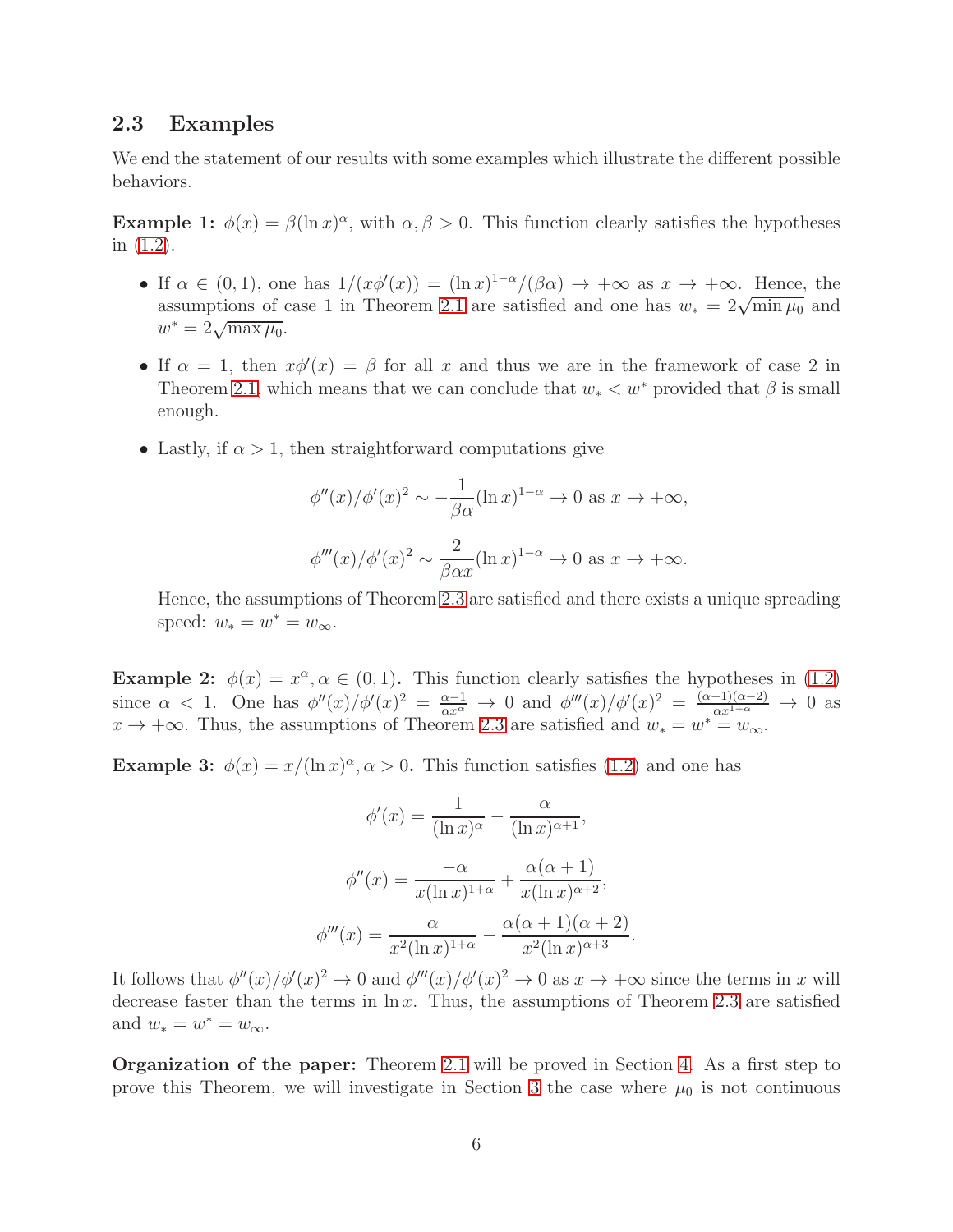anymore but only takes two values  $\mu_+$  and  $\mu_-$ . Lastly, Section [5](#page-12-0) is dedicated to the proof of Theorem [2.3.](#page-4-2)

Acknowledgements: The authors would like to thank François Hamel and Lionel Roques for having drawn their attention to the problems investigated in this paper. This article was completed while the third author was visiting the Department of mathematical sciences of Bath whose hospitality is gratefully acknowledged.

### <span id="page-6-1"></span>3 The two values case

We assume first that  $\mu$  is discontinuous and only takes two distinct values  $\mu_-, \mu_+ \in (0, +\infty)$ . Moreover, we assume that there exist two increasing sequences  $(x_n)_n$  and  $(y_n)_n$  such that  $x_{n+1} \geq y_n \geq x_n$  for all  $n$ ,  $\lim_{n \to +\infty} x_n = +\infty$  and

$$
\mu(x) = \begin{cases} \mu_+ \text{ if } x \in (x_n, y_n), \\ \mu_- \text{ if } x \in (y_n, x_{n+1}). \end{cases}
$$
\n(3.10)

*.*

<span id="page-6-0"></span>Proposition 3.1 *We have:*

- 1. If  $y_n/x_n \to +\infty$ , then  $w^* = 2\sqrt{\mu_+}$ .
- *2. If*  $x_{n+1}/y_n \to +\infty$ *, then*  $w_* = 2\sqrt{\mu_-}$ *.*

3. If 
$$
y_n/x_n \to K > 1
$$
, then  $w^* \ge 2\sqrt{\mu_+} \frac{K}{(K-1) + \sqrt{\mu_+/\mu_-}}$   
4. If  $x_{n+1}/y_n \to K > 1$ , then  $w_* \le 2\sqrt{\mu_-} \frac{K + \sqrt{\mu_+/\mu_-}}{K + \sqrt{\mu_-/\mu_+}}$ .

It is clear in part 3 (resp. 4) of Proposition [3.1](#page-6-0) that the lower bound on  $w^*$  (resp. upper bound on  $w_*$ ) goes to  $2\sqrt{\mu_+}$  (resp.  $2\sqrt{\mu_-}$ ) as  $K \to +\infty$ . Hence, for K large enough, we get the wanted result  $w_* < w^*$ .

 $\mathbf{r}$ 

#### 3.1 Maximal speed: proof of parts 1 and 3 of Proposition [3.1](#page-6-0)

1. We first look for a subsolution of equation [\(1.1\)](#page-0-0) going at some speed c close to  $2\sqrt{\mu_-}$ . Let  $\phi_R$  be a solution of the principal eigenvalue problem:

<span id="page-6-2"></span>
$$
\begin{cases}\n\partial_{xx}\phi_R = \lambda_R \phi_R & \text{in } B_R, \\
\phi_R = 0 & \text{on } \partial B_R, \\
\phi_R > 0 & \text{in } B_R.\n\end{cases}
$$
\n(3.11)

We normalize  $\phi_R$  by  $\|\phi_R\|_{\infty} = 1$ . We know that  $\lambda_R \to 0$  as  $R \to +\infty$ . Let  $c < 2\sqrt{\mu_-}$  and R large enough so that  $-\lambda_R < \mu = -c^2/4$ . Then  $v(x) = e^{\frac{-cx}{2}} \phi_R(x)$  satisfies:

$$
\partial_{xx}v + c\partial_x v + \mu_- v = \left(\mu_- - \frac{c^2}{4} + \lambda_R\right)v > 0 \text{ in } B_R.
$$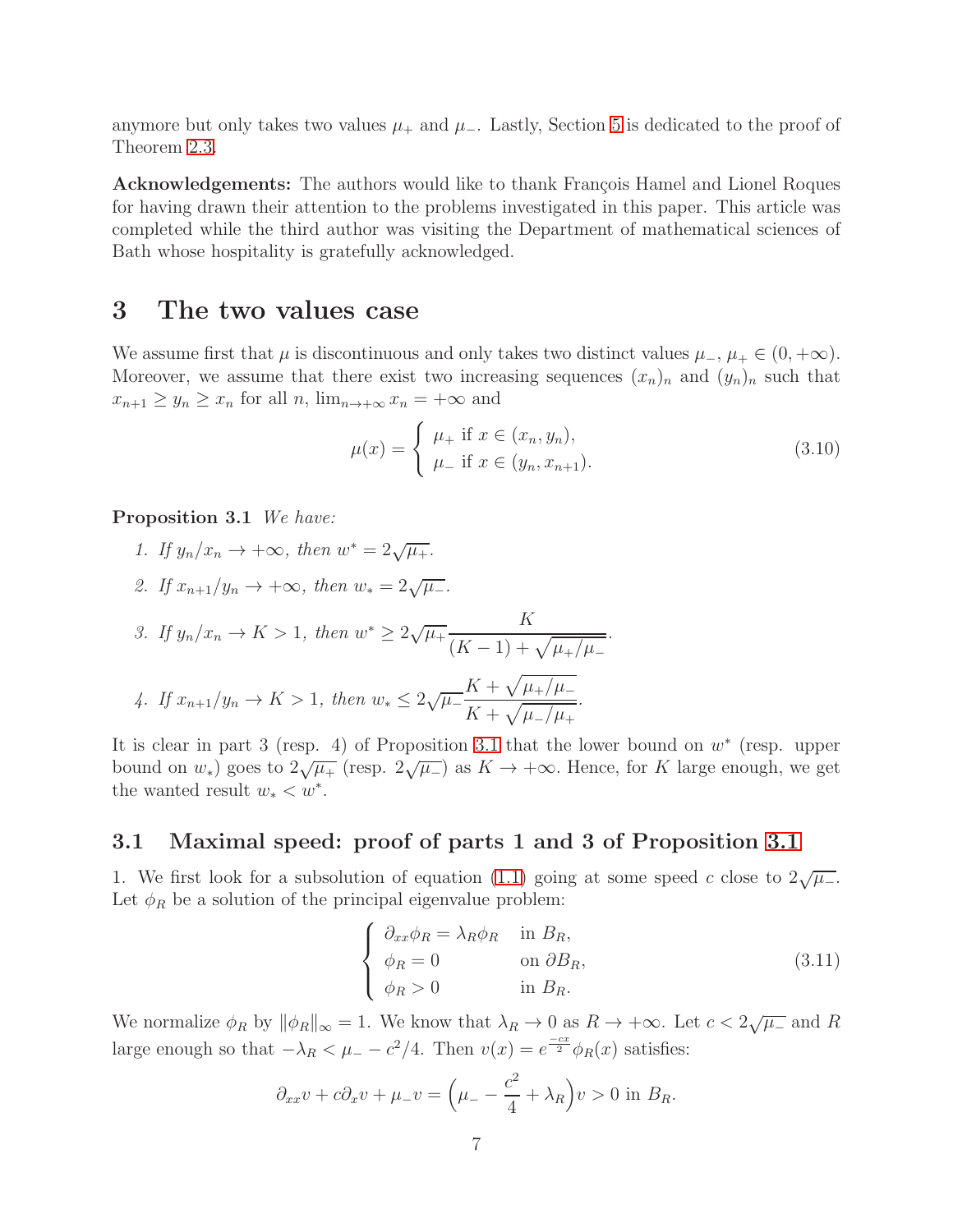By extending  $\phi_R$  by 0 outside  $B_R$ , by regularity of f and since  $f'_u(x, 0) \geq \mu$  for any  $x \in \mathbb{R}$ , for some small  $\kappa$ , we also have in  $(0, +\infty) \times \mathbb{R}$ :

$$
\partial_{xx}\kappa v + c\partial_x \kappa v + f(x + ct, \kappa v) \ge 0.
$$

Hence,  $w(t, x) := \kappa v(x - ct)$  is a subsolution of [\(1.1\)](#page-0-0). Without loss of generality, we can assume that  $u(1, x) \geq w(1, x)$ , thus for any  $t \geq 1$ ,  $u(t, x) \geq w(t, x)$ . That is, for any speed  $c < 2\sqrt{\mu_{-}}$ , we have bounded u from below by a subsolution of [\(1.1\)](#page-0-0) with speed c. In particular,

let 
$$
t_n := \frac{x_n + R}{c}
$$
, then  $u(t_n, x) \geq w(t_n, x)$  for all  $x \in \mathbb{R}$ ,

which is positive on a ball of radius R around  $x_n + R$ .

2. Take an arbitrary  $c' < 2\sqrt{\mu_{+}}$  and let  $\phi_{R'}$  a solution of the principal eigenvalue prob-lem [\(3.11\)](#page-6-2) with R' such that  $-\lambda_{R'} < \mu_+ - c'^2/4$ . As above, there exists  $\tilde{v}(x) = \kappa' e^{\frac{-c'x}{2}} \phi_{R'}(x)$ compactly supported such that

$$
\partial_{xx}\widetilde{v} + c'\partial_x\widetilde{v} + f(x + x_n + R + c't, \widetilde{v}) \ge 0,\tag{3.12}
$$

as long as  $\tilde{v} = 0$  where  $f'_u(x + x_n + R + c't, 0) \neq \mu_+$ , that is

$$
(-R' + x_n + R + c't, R' + x_n + R + c't) \subset (x_n, y_n),
$$

which is true for  $R > R'$  and

$$
0 \le t \le \frac{y_n - x_n - R - R'}{c'}.
$$

As R could be chosen arbitrarily large, we can assume that the condition  $R > R'$  is indeed satisfied. Moreover, as  $\liminf_{n\to+\infty} y_n/x_n > 1$  and  $\lim_{n\to+\infty} x_n = +\infty$ , we can assume that n is large enough so that  $y_n - x_n > 2R$  and thus the second condition is also satisfied. Hence,  $\widetilde{w}(t_n + t, x) := \widetilde{v}(x - x_n - R - c't)$  is a subsolution of [\(1.1\)](#page-0-0) for  $t \in (0, \frac{y_n - x_n - R - R'}{c'})$  and  $x \in \mathbb{R}$ . We can take  $\kappa'$  small enough so that

$$
\kappa \min_{y \in B(0,R')} \phi_R(y) > \kappa' e^{\frac{|c-c'|}{2}R'}.\tag{3.13}
$$

For all  $x \in B(ct_n, R')$ , one has:

$$
w(t_n, x) = \kappa e^{\frac{-c(x - ct_n)}{2}} \phi_R(x - ct_n) \geq \kappa \left( \min_{y \in B(0, R')} \phi_R(y) \right) e^{\frac{-(c - c')}{2}(x - ct_n)} e^{\frac{-c'}{2}(x - ct_n)}
$$
  
\n
$$
\geq \kappa \left( \min_{y \in B(0, R')} \phi_R(y) \right) e^{\frac{-|c - c'|}{2}R'} e^{\frac{-c'}{2}(x - ct_n)}
$$
  
\n
$$
\geq \kappa' e^{\frac{-c'}{2}(x - ct_n)}
$$
  
\n
$$
\geq \kappa' e^{\frac{-c'(x - ct_n)}{2}} \phi_{R'}(x - ct_n) = \widetilde{w}(t_n, x),
$$
\n(3.14)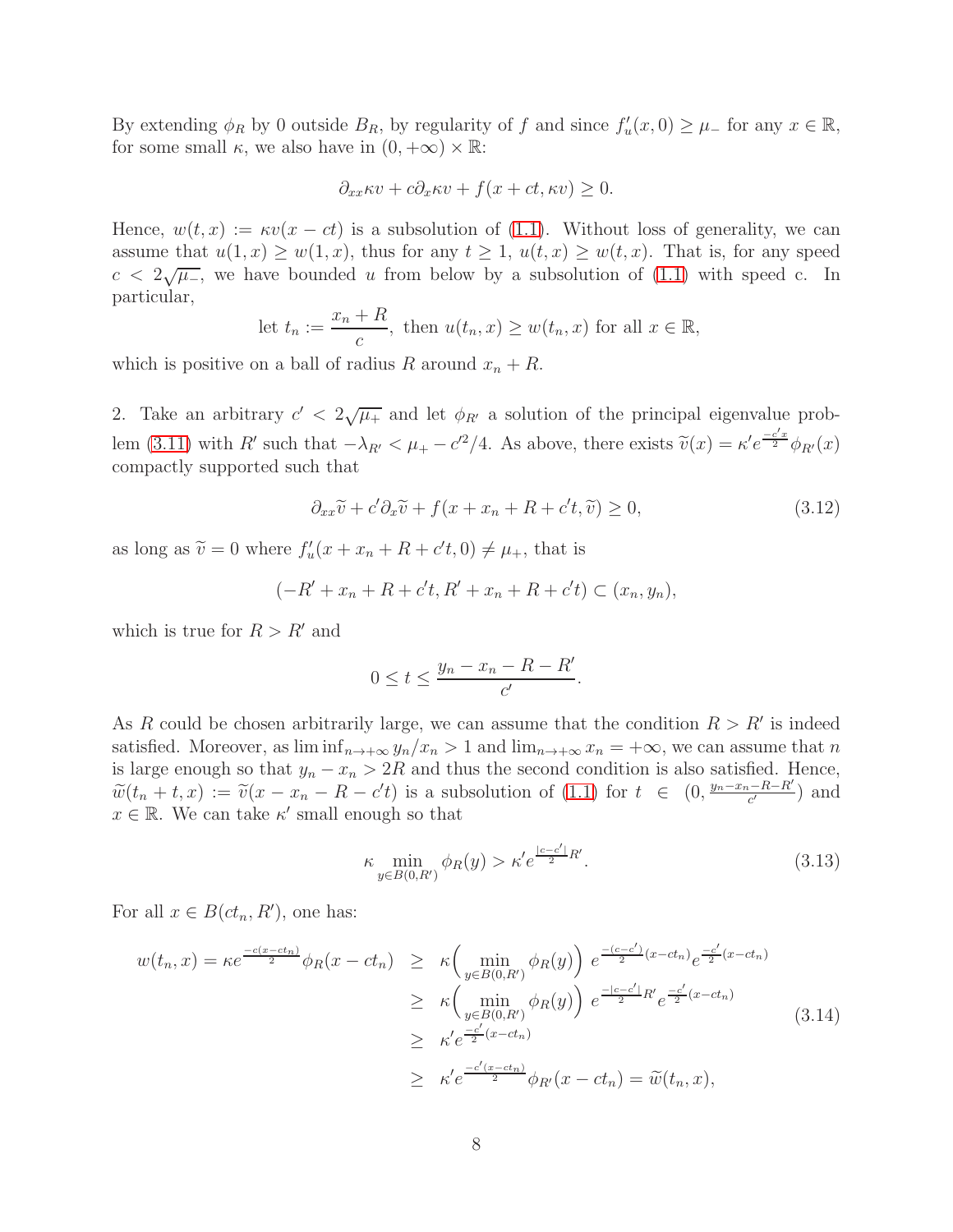since  $ct_n = x_n + R$  by definition. Moreover,  $u(t_n, x) \geq w(t_n, x)$  for all  $x \in \mathbb{R}$ . The parabolic maximum principle thus gives

$$
u(t_n + t, x) \ge \tilde{w}(t_n + t, x)
$$
 for all  $t \in \left(0, \frac{y_n - x_n - R - R'}{c'}\right)$  and  $x \in \mathbb{R}$ .

3. We can now conclude. Indeed, for  $n$  large enough one has:

$$
u\left(t_n+\frac{y_n-x_n-R-R'}{c'},y_n-R'\right)\geq \widetilde{w}\left(t_n+\frac{y_n-x_n-R-R'}{c'},y_n-R'\right)=\widetilde{v}(0).
$$

Since the construction of  $\tilde{v}$  did not depend on n, the above inequality holds independently of  $n$ , which implies that:

$$
\inf_{n} u\left(t_n + \frac{y_n - x_n - R - R'}{c'}, y_n - R'\right) > 0.
$$

If  $y_n/x_n \to +\infty$ , we have

$$
\frac{y_n - R'}{t_n + \frac{y_n - x_n - R - R'}{c'}} = \frac{y_n - R'}{\frac{x_n}{c} + \frac{y_n - x_n - R - R'}{c'}} \to c' \text{ as } n \to +\infty.
$$

It follows that  $w^* \geq c'$  for any  $c' < 2\sqrt{\mu_+}$ . The proof of part 1 of Proposition [3.1](#page-6-0) is completed. If  $y_n/x_n \to K$ , we have

$$
\frac{y_n - R'}{t_n + \frac{y_n - x_n - R - R'}{c'}} \to \frac{K}{\frac{1}{c} + \frac{K - 1}{c'}} \text{ as } n \to +\infty.
$$

As this is true for any  $c' < 2\sqrt{\mu_{+}}$  and  $c < 2\sqrt{\mu_{-}}$ , this concludes the proof of part 3 of Proposition [3.1.](#page-6-0)

#### 3.2 Minimal speed: proof of parts 2 and 4 of Proposition [3.1](#page-6-0)

Let  $\lambda_+ = \sqrt{\mu_+}$  be the solution of  $\lambda_+^2 - 2\sqrt{\mu_+}\lambda_+ = -\mu_+$ . One can then easily check, from the KPP hypothesis, that the function

$$
v(t,x) := \min\left(1, \kappa e^{-\lambda_+(x-2\sqrt{\mu_+}t)}\right)
$$

is a supersolution of equation [\(1.1\)](#page-0-0) going at the speed  $2\sqrt{\mu_{+}}$ , for any  $\kappa > 0$ . Since  $u_0$  is compactly supported, we can choose  $\kappa$  such that  $v(0, \cdot) \geq u_0$  in R. Thus, for any  $t \geq 0$  and  $x \in \mathbb{R}, u(t, x) \leq v(t, x)$ . In particular, the inequality holds for  $t = t_n$  the smallest time such that  $v(t, y_n) = 1$ . Note that  $t_n = y_n/(2\sqrt{\mu_+}) + C$  where C is a constant independent of n. Then for all  $x \in \mathbb{R}$ ,

$$
u(t_n, y_n + x) \le v(t_n, y_n + x) = \min(1, e^{-\lambda_+ x}).
$$

We now look for a supersolution moving with speed  $2\sqrt{\mu_{-}}$  locally in time around  $t_n$ . Let us define

$$
w(t_n + t, y_n + x) := \min (v(t_n + t, y_n + x), e^{-\lambda - (x - 2\sqrt{\mu - t})})
$$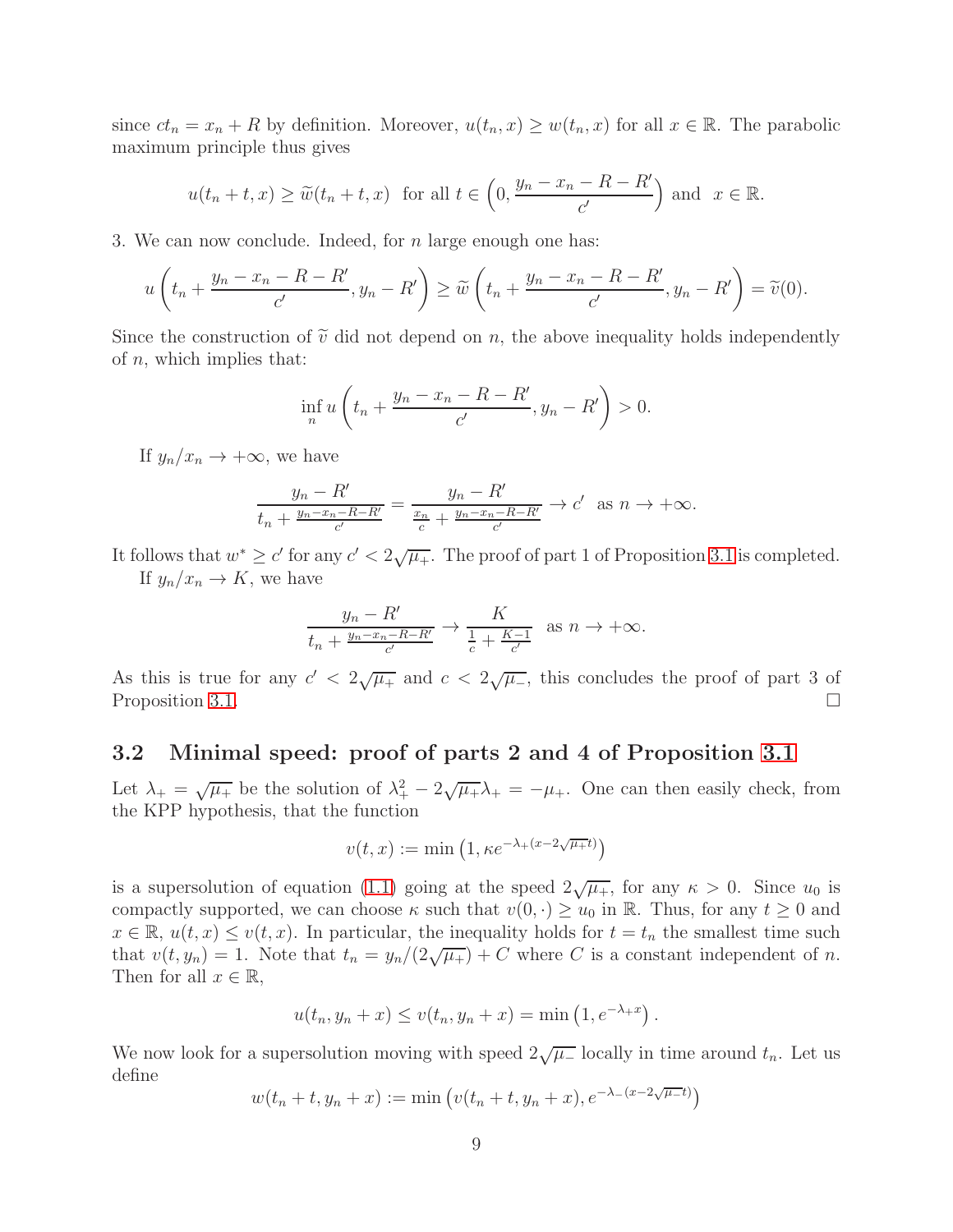where  $\lambda_-=\sqrt{\mu_-}$ . Note that  $\lambda_-<\lambda_+$ , thus  $u(t_n,y_n+x)\leq v(t_n,y_n+x)=w(t_n,y_n+x)$ .

We now check that  $w$  is indeed a supersolution of equation [\(1.1\)](#page-0-0). We already know that  $v$  is a supersolution and it can easily be seen as above from the KPP hypothesis that  $(t, x) \mapsto e^{-\lambda - (x-2\sqrt{\mu}-t)}$  is a supersolution only where  $f'_u(\cdot, 0) = \mu$ . Thus, we want the inequality  $v(t_n + t, y_n + x) \leq e^{-\lambda - (x-2\sqrt{\mu}-t)}$  to be satisfied if  $y_n + x \notin (y_n, x_{n+1})$ . Recall that  $v(t_n + t, y_n + x) = \min\left(1, e^{-\lambda_+(x-2\sqrt{\mu_+}t)}\right)$  for all  $t > 0$  and  $x \in \mathbb{R}$ . Thus, the inequality is satisfied if  $t \geq 0$  and  $x \leq 0$  or if

$$
x \ge 2\frac{\lambda_+\sqrt{\mu_+}-\lambda_-\sqrt{\mu_-}}{\lambda_+-\lambda_-}t = 2(\lambda_++\lambda_-)t.
$$

It follows that  $w(t_n + t, y_n + x)$  is indeed a supersolution of equation [\(1.1\)](#page-0-0) in R as long as

<span id="page-9-0"></span>
$$
0 \le 2(\lambda_+ + \lambda_-)t \le x_{n+1} - y_n,\tag{3.15}
$$

and that  $u(t_n + t, y_n + x) \leq w(t_n + t, y_n + x)$  for any t verifying the above inequality.

To conclude, let now  $2\sqrt{\mu_{+}} > c > 2\sqrt{\mu_{-}}$ , and  $t'_{n}$  the largest t satisfying [\(3.15\)](#page-9-0), i.e.

$$
t_n' = \frac{x_{n+1} - y_n}{2(\lambda_+ + \lambda_-)}.
$$

The sequence  $(t'_n)_n$  tends to  $+\infty$  as  $n \to +\infty$  since  $\liminf_{n \to +\infty} x_{n+1}/y_n > 1$  and  $\lim_{n\to+\infty} y_n = +\infty$ . Moreover, one has

$$
u(t_n + t'_n, y_n + ct'_n) \leq w(t_n + t'_n, y_n + ct'_n) \to 0 \text{ as } n \to +\infty
$$

since  $c > 2\sqrt{\mu_-}.$ 

If  $x_{n+1}/y_n \to +\infty$  as  $n \to +\infty$ , as  $t_n = y_n/(2\sqrt{\mu_+}) + C$ , one gets  $t'_n/t_n \to +\infty$ as  $n \to +\infty$ . Hence,

$$
\frac{y_n + ct'_n}{t_n + t'_n} \to c \text{ as } n \to +\infty.
$$

It follows that  $w_* \leq c$  for any  $c > 2\sqrt{\mu_-}$ . This proves part 2 of Proposition [3.1.](#page-6-0)

If  $x_{n+1}/y_n \to K$  as  $n \to +\infty$ , we compute

$$
\frac{y_n + ct'_n}{t_n + t'_n} \to \frac{1 + \frac{c}{2(\lambda_+ + \lambda_-)}(K - 1)}{\frac{1}{2\sqrt{\mu_+}} + \frac{K - 1}{2(\lambda_+ + \lambda_-)}} \text{ as } n \to +\infty.
$$

Hence,  $w_*$  is smaller than the right hand-side. As  $c \in (2\sqrt{\mu_*}, 2\sqrt{\mu_*})$  is arbitrary,  $\lambda_- = \sqrt{\mu_-}$ and  $\lambda_+ = \sqrt{\mu_+}$ , we eventually get

$$
w_* \le 2\sqrt{\mu_-}\frac{K + \sqrt{\mu_+/\mu_-}}{K + \sqrt{\mu_-/\mu_+}},
$$

which concludes the proof of part 4 of Proposition [3.1.](#page-6-0)  $\Box$ 

10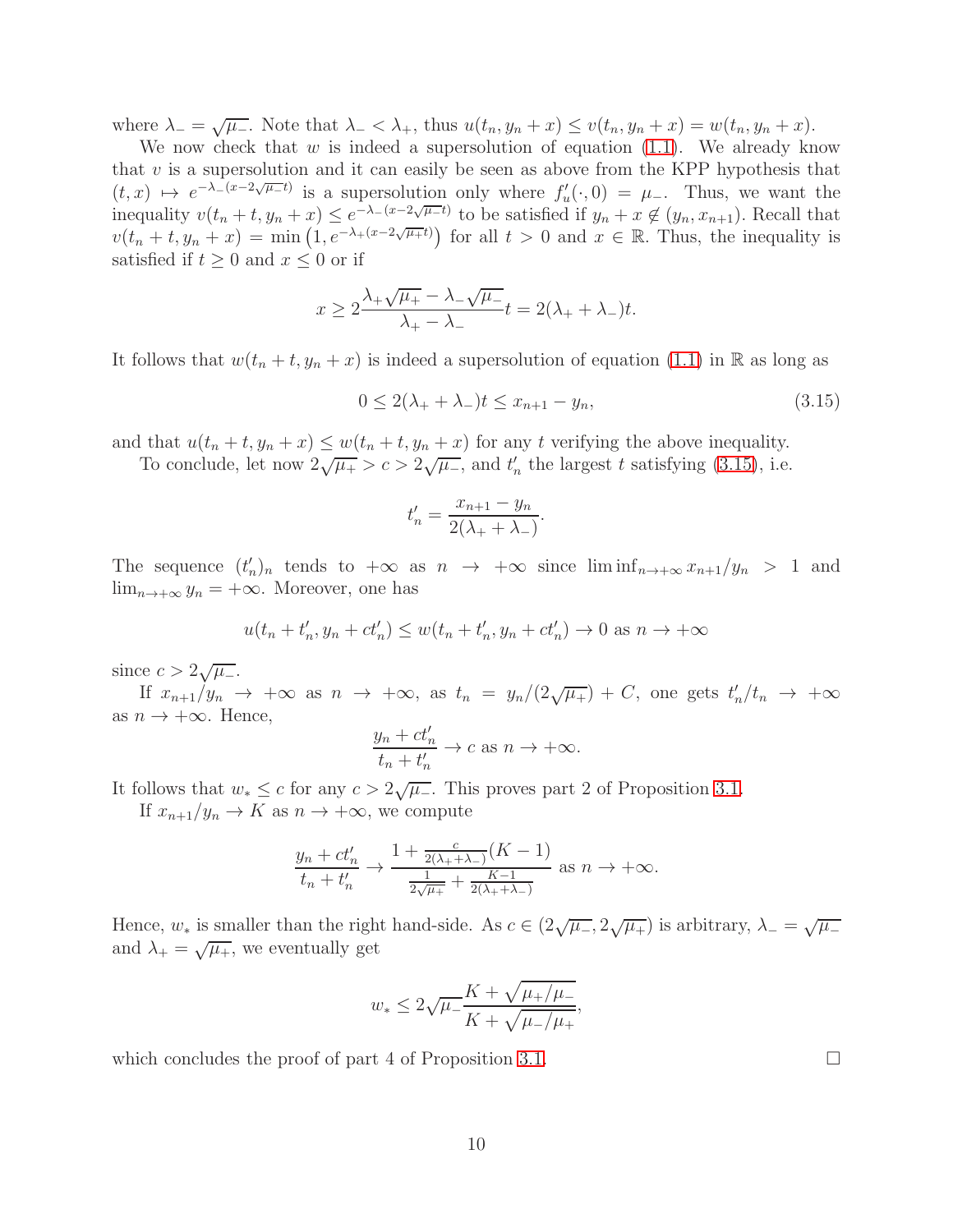### <span id="page-10-0"></span>4 The continuous case

#### 4.1 Proof of part 1 of Theorem [2.1](#page-3-1)

We assume that  $\mu_0$  is a continuous and 1-periodic function. Let now  $\varepsilon$  be a small positive constant and define  $\mu_- < \mu_+$  by:

$$
\begin{cases} \mu_+ &:= \max \mu_0 - \varepsilon, \\ \mu_- &:= \min \mu_0. \end{cases}
$$

We want to bound  $\mu$  from below by a function taking only the values  $\mu$ <sub>−</sub> and  $\mu$ <sub>+</sub>, in order to apply Theorem [3.1.](#page-6-0) Note first that there exist  $x_{-1} \in (0,1)$  and  $\delta \in (0,1)$  such that  $\mu_0(x) > \mu_+$  for any  $x \in (x_{-1}, x_{-1} + \delta)$ . We now let the two sequences  $(x_n)_{n \in \mathbb{N}}$  and  $(y_n)_{n \in \mathbb{N}}$ defined for any  $n$  by:

$$
\begin{cases} \phi(x_n) = x_{-1} + n, \\ \phi(y_n) = x_{-1} + n + \delta. \end{cases}
$$

Note that since  $\phi$  is strictly increasing and  $\phi(+\infty) = +\infty$ , then those sequences indeed exist, tend to  $+\infty$  as  $n \to +\infty$ , and satisfy for any  $n, x_n < y_n < x_{n+1}$ . It also immediately follows from their definition that for all  $x \in \mathbb{R}$ ,

$$
\mu(x) \ge \widetilde{\mu}(x) \quad \text{where } \widetilde{\mu}(x) := \begin{cases} \mu_+ \text{ if } x \in (x_n, y_n), \\ \mu_- \text{ if } x \in (y_n, x_{n+1}). \end{cases}
$$

We now have to estimate the ratio  $y_n/x_n$  in order to apply Proposition [3.1.](#page-6-0) Note that:

<span id="page-10-1"></span>
$$
\delta = \phi(y_n) - \phi(x_n) = \int_{x_n}^{y_n} \phi'(x) dx.
$$
 (4.16)

Moreover, under the hypothesis  $x\phi'(x) \to 0$  as  $x \to +\infty$ , and since  $(x_n)_n$ ,  $(y_n)_n$  tend to  $+\infty$ as  $n \to +\infty$ :

<span id="page-10-2"></span>
$$
\int_{x_n}^{y_n} \phi'(x) dx = \int_{x_n}^{y_n} \left( x \phi'(x) \times \frac{1}{x} \right) dx = o \left( \ln \left( \frac{y_n}{x_n} \right) \right) \text{ as } n \to +\infty. \tag{4.17}
$$

From [\(4.16\)](#page-10-1) and [\(4.17\)](#page-10-2), we have that  $\frac{y_n}{x_n} \to +\infty$ . To conclude, we use the parabolic maximum principle and part 1 of Proposition [3.1](#page-6-0) applied to problem [\(1.1\)](#page-0-0) with a reaction term  $\widetilde{f}\leq f$ such that

$$
\widetilde{f}'_u(x,0) = \widetilde{\mu}(x) \text{ for all } x \in \mathbb{R}.
$$

It immediately follows that  $w^* \geq 2\sqrt{\max \mu_0 - \varepsilon}$ . Since this inequality holds for any  $\varepsilon > 0$ , we get  $w^* = 2\sqrt{\max \mu_0}$ .

We omit the details of the proof of  $w_* = 2\sqrt{\min \mu_0}$  since it follows from the same method. Indeed, one only have to choose  $y'_{-1}$  and  $\delta'$  in  $(0,1)$  such that  $\mu_0(x) < \min \mu_0 + \varepsilon$  for any  $x \in (y'_{-1}, y'_{-1} + \delta')$  and let two sequences such that

$$
\begin{cases}\n\phi(y'_n) = y'_{-1} + n, \\
\phi(x'_{n+1}) = y'_{-1} + n + \delta'.\n\end{cases}
$$

One can then easily conclude as above using part 2 of Proposition [3.1.](#page-6-0)  $\Box$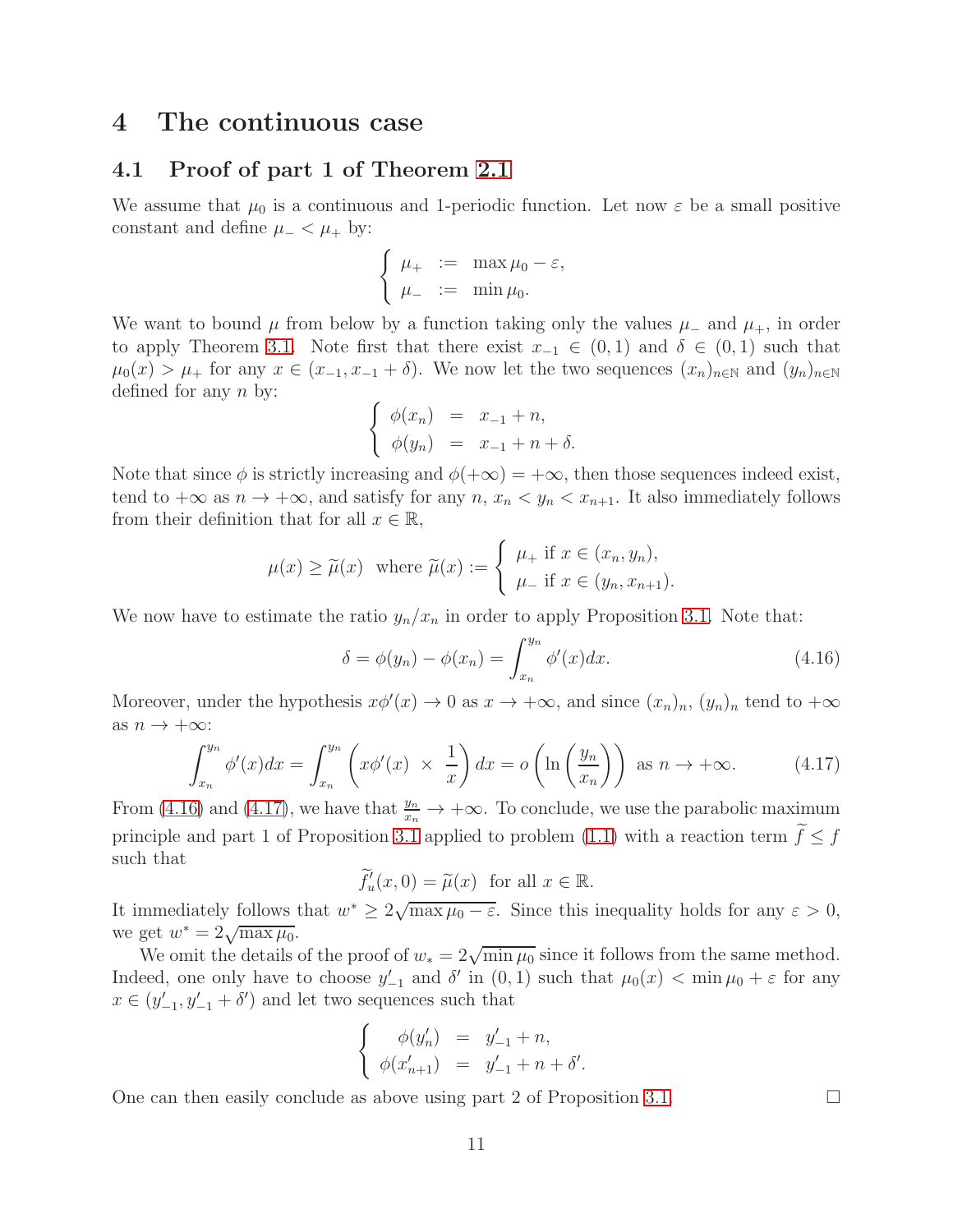#### 4.2 Proof of part 2 of Theorem [2.1](#page-3-1)

As before, we bound  $\mu_0$  from below by a two values function, that is, for all  $x \in \mathbb{R}$ ,

$$
\mu(x) \ge \widetilde{\mu}(x) \quad \text{where } \widetilde{\mu}(x) := \begin{cases} \mu_+ = \max \mu_0 - \varepsilon \quad \text{if } x \in (x_n, y_n), \\ \mu_- = \min \mu_0 \quad \text{if } x \in (y_n, x_{n+1}), \end{cases}
$$

where  $\varepsilon$  a small positive constant and the two sequences  $(x_n)_n$  and  $(y_n)_n$  satisfy for any n:

$$
\begin{cases}\n x_n < y_n < x_{n+1}, \\
 \phi(x_n) = x_{-1} + n, \\
 \phi(y_n) = x_{-1} + n + \delta(\varepsilon) \text{ for some } \delta(\varepsilon) > 0, \\
 x_n \to +\infty \text{ and } y_n \to +\infty.\n\end{cases}
$$

Here, under the assumption that  $x\phi'(x) \to 1/C$ , we get

$$
\delta(\varepsilon) = \phi(y_n) - \phi(x_n) = \int_{x_n}^{y_n} \phi'(x) dx
$$
  
= 
$$
\int_{x_n}^{y_n} \left( x \phi'(x) \times \frac{1}{x} \right) dx
$$
  
= 
$$
\frac{1}{C} \ln \left( \frac{y_n}{x_n} \right) + o \left( \ln \left( \frac{y_n}{x_n} \right) \right) \text{ as } n \to +\infty.
$$

Hence,

$$
\frac{y_n}{x_n} \to e^{\delta(\varepsilon)C} \text{ as } n \to +\infty.
$$

We can now apply the parabolic maximum principle and part 3 of Proposition [3.1](#page-6-0) to get

<span id="page-11-0"></span>
$$
w^* \ge 2\sqrt{\max \mu_0 - \varepsilon} \frac{e^{\delta(\varepsilon)C}}{(e^{\delta(\varepsilon)C} - 1) + \sqrt{(\max \mu_0 - \varepsilon)/\min \mu_0}}.
$$
(4.18)

Notice that the dependence of  $\delta$  on  $\varepsilon$  prevents us from passing to the limit as  $\varepsilon \to 0$  as we did to prove part 1 of Theorem [2.1.](#page-3-1) However, for any fixed  $\varepsilon > 0$ , one can easily check that the right-hand side in the inequation [\(4.18\)](#page-11-0) converges as  $C \to +\infty$  to  $2\sqrt{\max \mu_0 - \varepsilon}$ .

One can proceed similarly to get an upper bound on  $w_*,$  that is:

<span id="page-11-1"></span>
$$
w_* \le 2\sqrt{\min \mu_0 + \varepsilon} \frac{e^{\delta'(\varepsilon)C} + \sqrt{\max \mu_0/(\min \mu_0 + \varepsilon)}}{e^{\delta'(\varepsilon)C} + \sqrt{(\min \mu_0 + \varepsilon)/\max \mu_0}},
$$
(4.19)

where  $\varepsilon$  can be chosen arbitrary small and  $\delta'(\varepsilon)$  is such that  $\mu_0(x) \leq \min \mu_0 + \varepsilon$  on some interval of length  $\delta'(\varepsilon)$ . It is clear that the right-hand side of [\(4.19\)](#page-11-1) converges to  $2\sqrt{\min \mu_0 + \varepsilon}$ as  $C \rightarrow +\infty$ .

Therefore, by choosing  $\varepsilon < (\max \mu_0 - \min \mu_0)/2$ , one easily gets from [\(4.18\)](#page-11-0) and [\(4.19\)](#page-11-1) that for C large enough,  $w_* < w^*$ . This concludes the proof of part 2 of Theorem [2.1.](#page-3-1) Moreover, note that the choice of C to get this strict inequality depends only on the function  $\mu_0$ , by the intermediate of the functions  $\delta(\varepsilon)$  and  $\delta'$  $(\varepsilon)$ .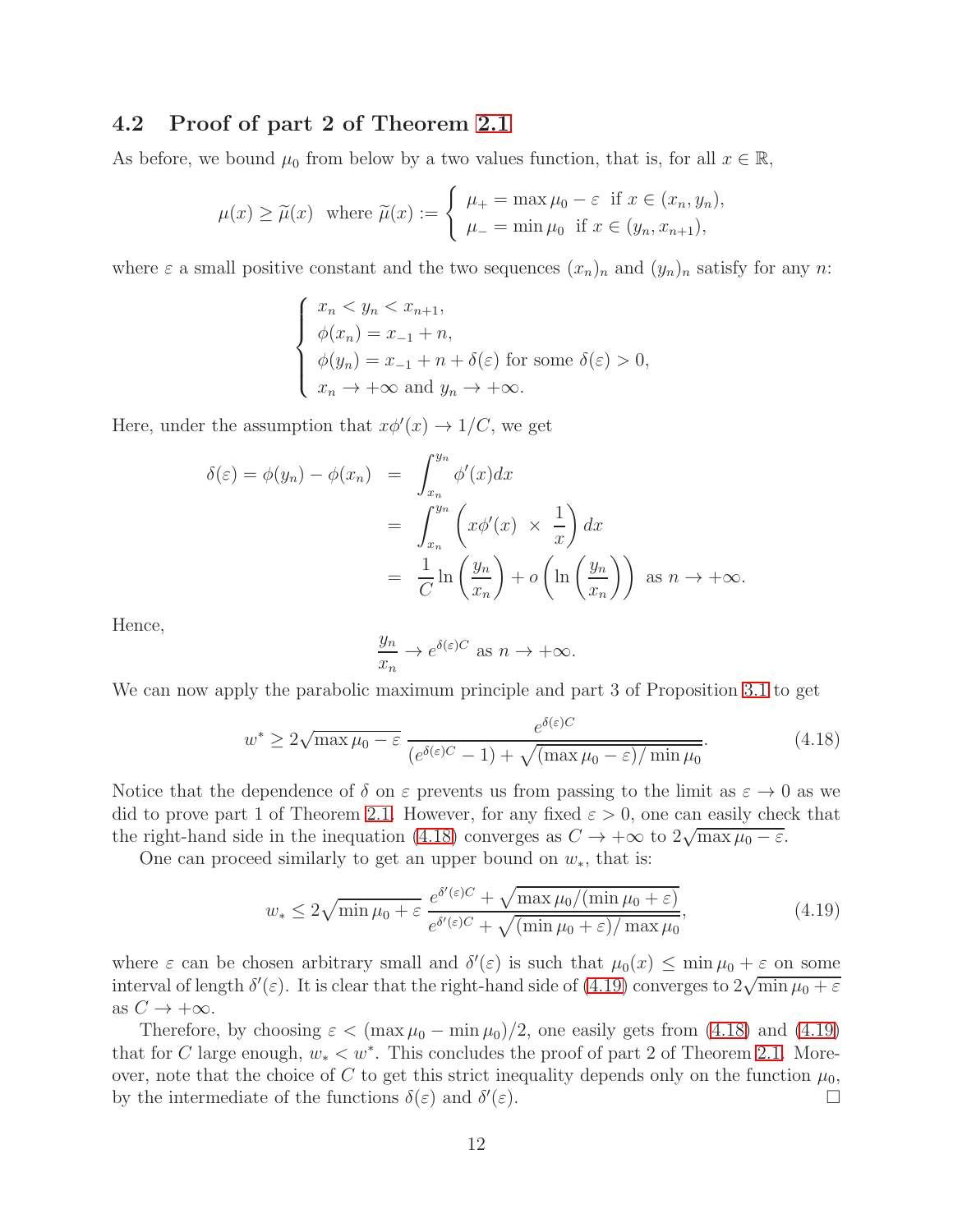### <span id="page-12-0"></span>5 The unique spreading speed case

We begin with some preliminary work that will be needed to estimate the spreading speeds. The proof of Theorem [2.3](#page-4-2) is then separated into two parts: the first part (Section [5.2\)](#page-15-0) is devoted to the proof that  $w^* \leq w_{\infty}$ , while in the second part (Section [5.3\)](#page-16-0) we prove that  $w_* \geq w_{\infty}.$ 

### 5.1 Construction of the approximated eigenfunctions

For all  $p \in \mathbb{R}$ , we define

$$
H(p) := \begin{cases} j^{-1}(|p|) & \text{if } |p| \ge j(M), \\ M & \text{if } |p| < j(M). \end{cases} \tag{5.20}
$$

<span id="page-12-1"></span>The fundamental property of this function is given by the following result.

**Proposition 5.1** *(Propositions* 3.1 *and* 3.2 *in* [\[9\]](#page-18-9)*)* For all  $p \in \mathbb{R}$ ,  $H(p)$  *is the unique real number such that there exists a continuous* 1*-periodic viscosity solution* v *of*

<span id="page-12-2"></span>
$$
(v'(y) - p)^2 + \mu_0(y) = H(p) \text{ over } \mathbb{R}.
$$
 (5.21)

Next, we will need, as a first step of our proof, the function  $v$  given by Proposition [5.1](#page-12-1) to be piecewise  $\mathcal{C}^2$ . This is true under some non-degeneracy hypothesis on  $\mu_0$ . We will check below in the second part of the proof of Theorem [2.3](#page-4-2) that it is always possible to assume that this hypothesis is satisfied by approximation.

**Lemma 5.2** *Assume that*  $\mu_0 \in C^2(\mathbb{R})$  *and that* 

<span id="page-12-3"></span>
$$
if \mu_0(x_0) = \max_{\mathbb{R}} \mu_0, \ then \ \mu_0''(x_0) < 0. \tag{5.22}
$$

*Then for all*  $p \in \mathbb{R}$ *, equation [\(5.21\)](#page-12-2) admits a* 1*-periodic solution*  $v_p \in W^{2,\infty}(\mathbb{R})$  *which is piecewise*  $C^2(\mathbb{R})$ .

**Proof.** The proof relies on the explicit formulation of  $v_p$ . Assume first that  $p > j(M) = j(||\mu_0||_{\infty})$ . Then it is easy to check (see [\[9\]](#page-18-9)) that

$$
v_p(x) := px - \int_0^x \sqrt{H(p) - \mu_0(y)} dy
$$
\n(5.23)

satisfies [\(5.21\)](#page-12-2). Then, the definition of j implies that  $v_p$  is 1-periodic and, as  $\mu_0 \in C^1(\mathbb{R})$ and  $H(p) > \mu_0(y)$  for all  $y \in \mathbb{R}$ , the function  $v_p$  is  $\mathcal{C}^2(\mathbb{R})$ . The case  $p < -j(M)$  is treated similarly.

Next, if  $|p| \leq j(M)$ , let F define for all  $Y \in [0,1]$  by:

$$
F(Y) := p + \int_{Y}^{1} \sqrt{M - \mu_0(y)} dy - \int_{0}^{Y} \sqrt{M - \mu_0(y)} dy.
$$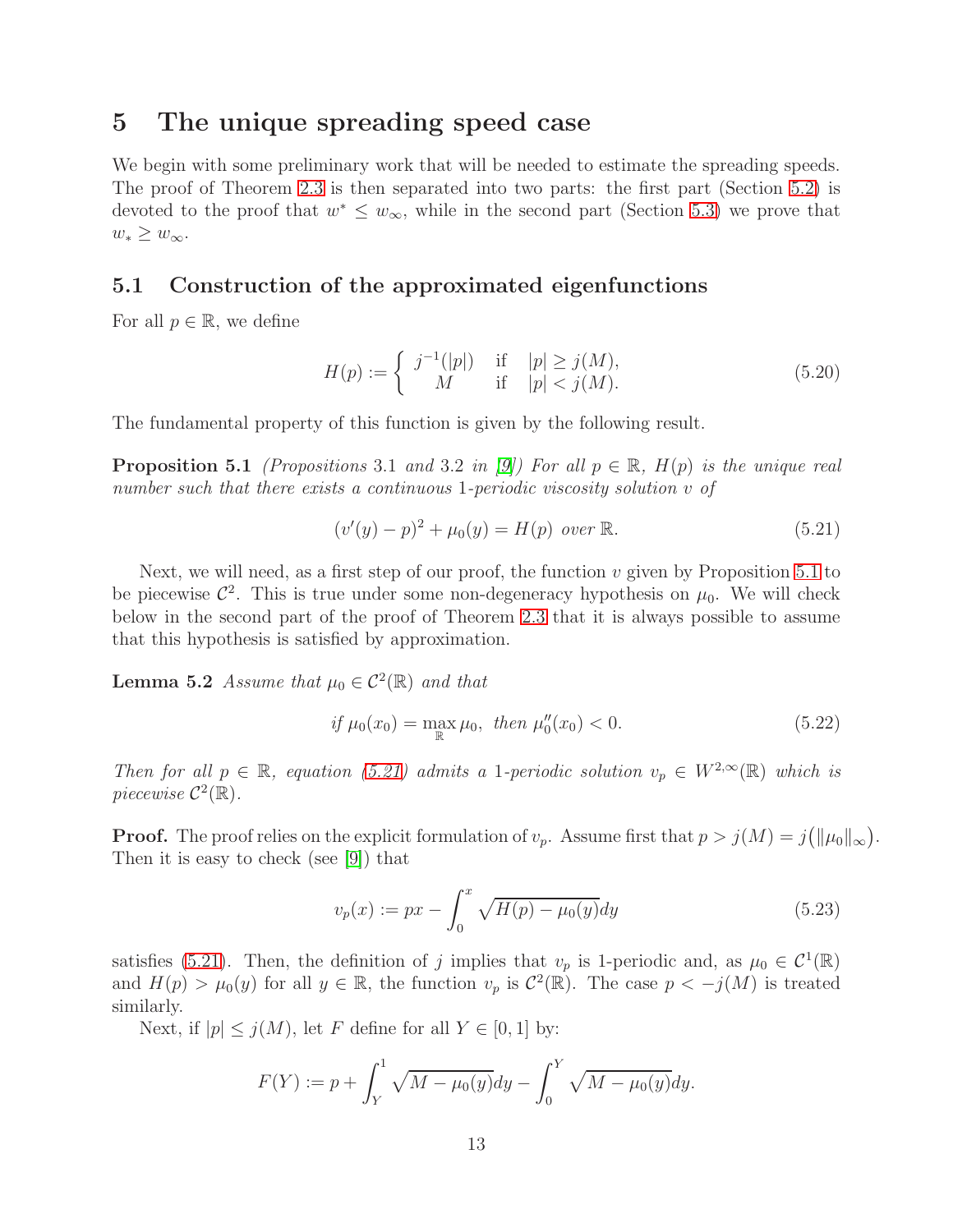Then F is continuous and, as  $|p| \le j(M)$ ,

$$
F(0) = p + \int_0^1 \sqrt{M - \mu_0(y)} dy = p + j(M) \ge 0.
$$

Similarly,  $F(1) = p - j(M) \leq 0$ . Thus, there exists  $X \in [0, 1]$  so that  $F(X) = 0$ . We now define:

$$
v_p(x) = \begin{cases} px - \int_0^x \sqrt{M - \mu_0(y)} dy & \text{for all} \quad x \in [0, X], \\ px - \int_0^X \sqrt{M - \mu_0(y)} dy + \int_X^x \sqrt{M - \mu_0(y)} dy & \text{for all} \quad x \in [X, 1]. \end{cases}
$$
(5.24)

From the definition of X, the function  $v_p$  is 1-periodic. It is continuous and derivable at any point  $x \in [0,1) \setminus \{X\}$  with

$$
v_p'(x) = \begin{cases} p - \sqrt{M - \mu_0(x)} & \text{for all} \quad x \in [0, X), \\ p + \sqrt{M - \mu_0(x)} & \text{for all} \quad x \in (X, 1). \end{cases}
$$

Hence, it satisfies [\(5.21\)](#page-12-2) in the sense of viscosity solutions. Lastly, for all  $x \in (0, X)$  so that  $\mu_0(x) \neq M$ , one has

$$
v_p''(x) = \frac{\mu_0'(x)}{2\sqrt{M - \mu_0(x)}}.
$$

If  $\mu_0(x_M) = M$ , then [\(5.22\)](#page-12-3) implies that  $\mu_0(x) < M$  for all  $x \neq x_M$  close to  $x_M$  and a Taylor expansion gives

$$
\lim_{x \to x_M, x \neq x_M} v_p''(x) = \sqrt{-\mu_0''(x_M)/2}.
$$

Hence,  $v_p''$  can be extended to a continuous function over  $(0, X)$ . Similarly, it can be extended over  $(X, 1)$ . It follows that  $v_p''$  is bounded over  $[0, 1]$  and that it is piecewise  $\mathcal{C}^2(\mathbb{R})$ .

For any  $p \in \mathbb{R}$ , define the elliptic operator:

$$
L_p \varphi := \varphi'' - 2p\varphi' + (p^2 + \mu_0(\phi(x)))\varphi.
$$

<span id="page-13-0"></span>**Lemma 5.3** *For all*  $p \in \mathbb{R}$ *, let* 

$$
\varphi_p(x) := \exp\left(\frac{v_p(\phi(x))}{\phi'(x)}\right). \tag{5.25}
$$

*If* [\(5.22\)](#page-12-3) holds and  $\mu_0 \in C^2(\mathbb{R})$ , then  $\varphi_p$  is piecewise  $C^2(\mathbb{R})$  and one has

$$
\frac{L_p \varphi_p(x) - H(p)\varphi_p(x)}{\varphi_p(x)} \to 0 \text{ as } x \to +\infty.
$$
 (5.26)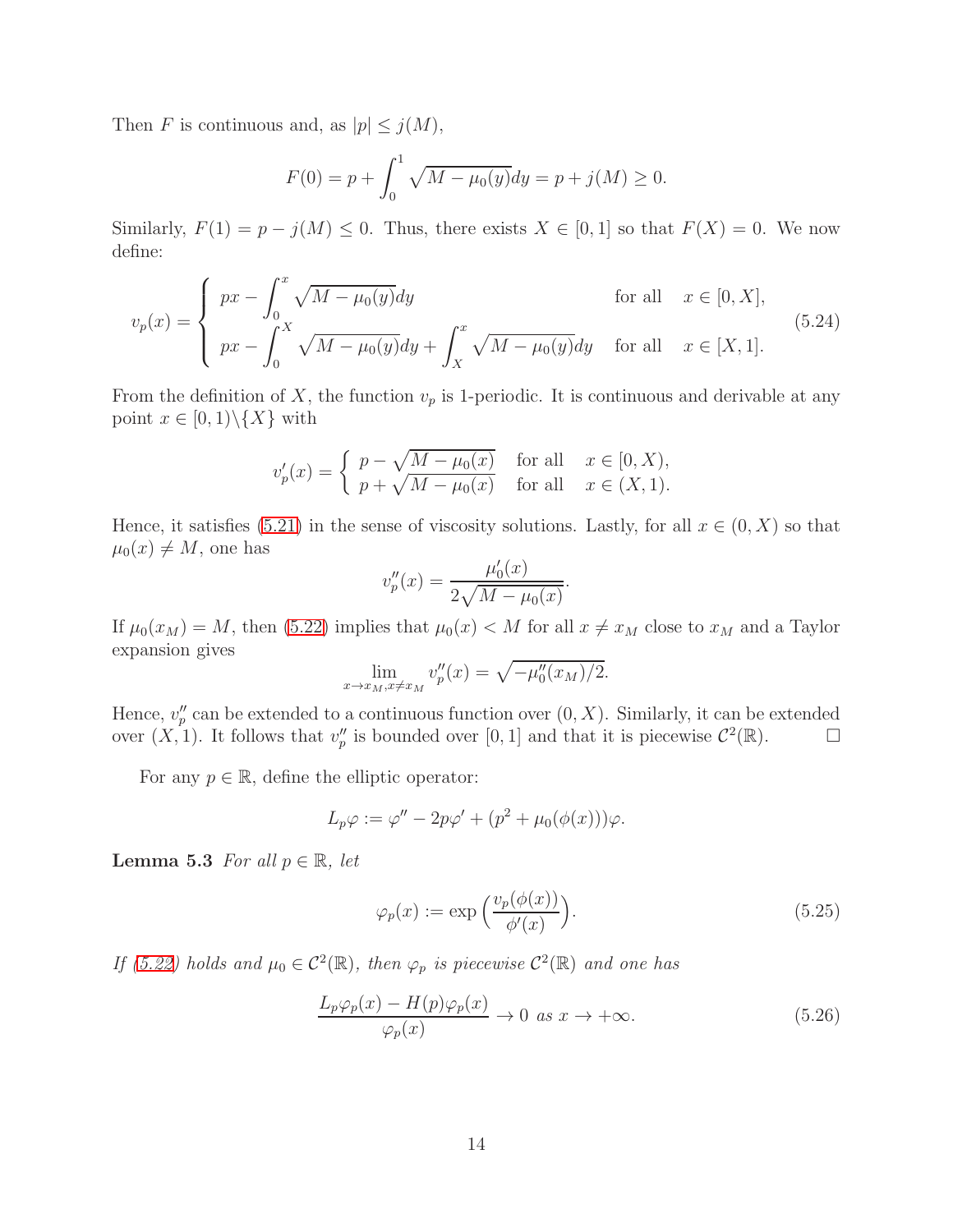**Proof.** The function  $\varphi_p$  is piecewise  $C^2(\mathbb{R})$  since  $v_p$  is piecewise  $C^2(\mathbb{R})$ . For all x so that  $v_p$ is  $\mathcal{C}^2$  in  $x$ , we can compute

$$
\varphi'_p(x) = \left( v'_p(\phi(x)) - \frac{\phi''(x)}{(\phi'(x))^2} v_p(\phi(x)) \right) \varphi_p(x), \n\varphi''_p(x) = \left( \phi'(x) v''_p(\phi(x)) - \frac{\phi''(x)}{\phi'(x)} v'_p(\phi(x)) + \left( 2 \frac{(\phi''(x))^2}{(\phi'(x))^3} - \frac{\phi'''(x)}{(\phi'(x))^2} \right) v_p(\phi(x)) \right) \varphi_p(x) \n+ \left( v'_p(\phi(x)) - \frac{\phi''(x)}{(\phi'(x))^2} v_p(\phi(x)) \right)^2 \varphi_p(x).
$$

This gives

$$
\frac{L_p \varphi_p(x) - H(p)\varphi_p(x)}{\varphi_p(x)} = \phi'(x)v''_p(\phi(x)) - \frac{\phi''(x)}{\phi'(x)}v'_p(\phi(x)) + \left(2\frac{(\phi''(x))^2}{(\phi'(x))^3} - \frac{\phi'''(x)}{(\phi'(x))^2}\right)v_p(\phi(x))
$$
  

$$
-2\frac{\phi''(x)}{(\phi'(x))^2}v_p(\phi(x))v'_p(\phi(x)) + \left(\frac{\phi''(x)}{(\phi'(x))^2}v_p(\phi(x))\right)^2 + v'_p(\phi(x))^2
$$
  

$$
-2p\left(v'_p(\phi(x)) - \frac{\phi''(x)}{(\phi'(x))^2}v_p(\phi(x))\right) + p^2 + \mu_0(\phi(x)) - H(p),
$$
  

$$
= \phi'(x)v''_p(\phi(x)) - \frac{\phi''(x)}{\phi'(x)}v'_p(\phi(x)) + \left(2\frac{(\phi''(x))^2}{(\phi'(x))^3} - \frac{\phi'''(x)}{(\phi'(x))^2}\right)v_p(\phi(x))
$$
  

$$
-2\frac{\phi''(x)}{(\phi'(x))^2}v_p(\phi(x))v'_p(\phi(x)) + \left(\frac{\phi''(x)}{(\phi'(x))^2}v_p(\phi(x))\right)^2
$$
  

$$
+2p\frac{\phi''(x)}{(\phi'(x))^2}v_p(\phi(x)).
$$

As  $v_p$  is periodic and  $W^{2,\infty}$ ,  $v''_p$  is bounded. It follows from [\(2.9\)](#page-4-1) that

$$
\frac{L_p \varphi_p(x) - H(p)\varphi_p(x)}{\varphi_p(x)} \to 0 \text{ as } x \to +\infty.
$$

<span id="page-14-0"></span>**Lemma 5.4** *Define*  $\varphi_p$  *as in Lemma [5.3.](#page-13-0) Then* 

$$
\frac{\ln \varphi_p(x)}{x} \to 0 \text{ as } x \to +\infty. \tag{5.27}
$$

 $\Box$ 

Proof. One has

$$
\frac{\ln \varphi_p(x)}{x} = \frac{v_p(\phi(x))}{\phi'(x)x} \quad \text{for all } x \in \mathbb{R}.
$$
 (5.28)

The function  $x \mapsto v_p(\phi(x))$  is clearly bounded since  $v_p$  is periodic. Hence, [\(2.9\)](#page-4-1) gives the  $\Box$ conclusion.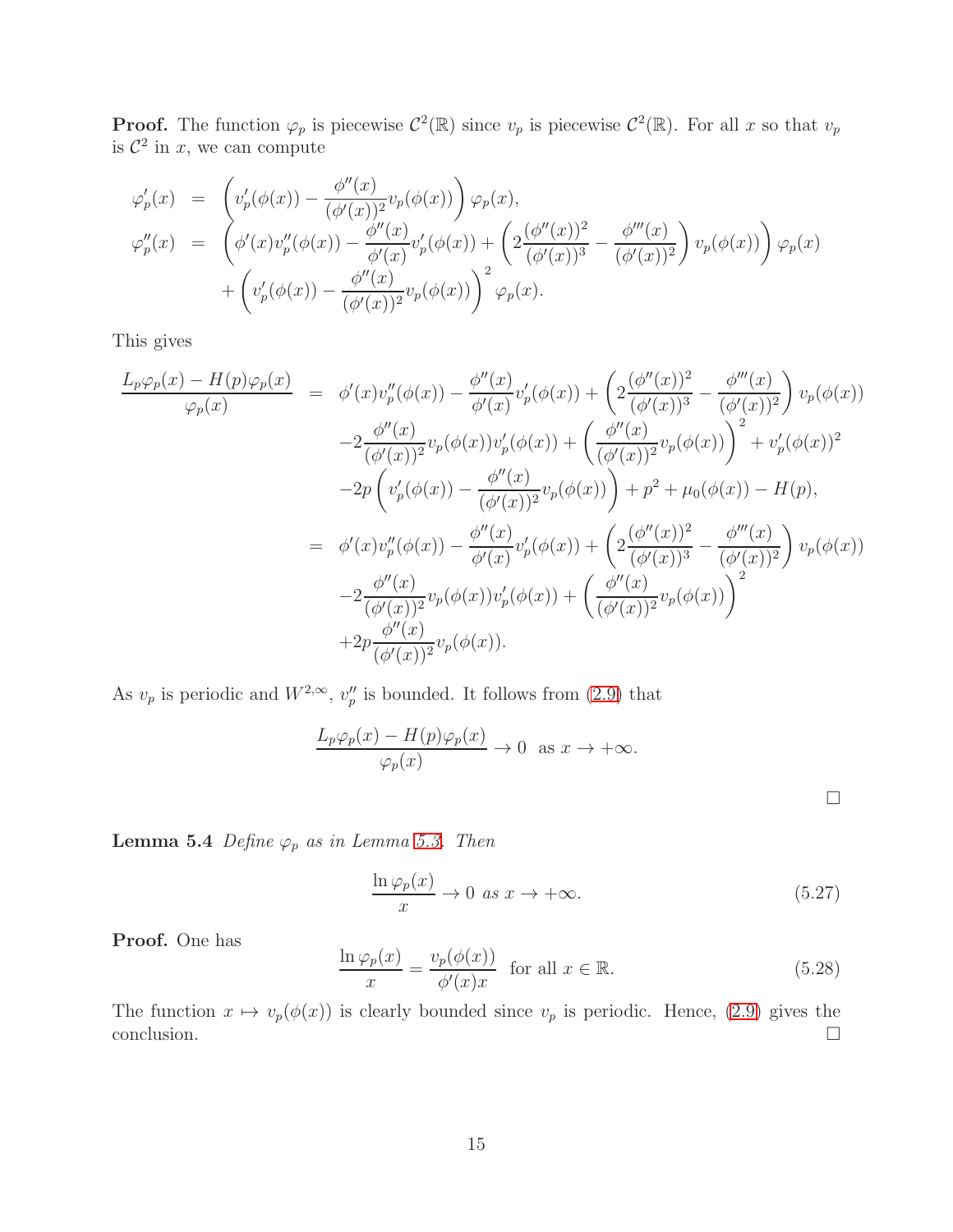#### <span id="page-15-0"></span>5.2 Upper bound for the spreading speed

**Proof of part 1 of Theorem [2.3.](#page-4-2)** We first assume that  $\mu_0 \in C^2(\mathbb{R})$ . Let us now show that  $w^* \leq w_\infty$ . Let  $c > w_\infty$  and  $c_1 \in (w_\infty, c)$ . We know that there exists  $p \geq j(M) > 0$  such that

$$
w_{\infty} = \min_{p' \ge j(M)} H(p')/p' = H(p)/p.
$$

Let  $k \geq M$  so that  $p = j(k) > 0$ , and  $\varphi_p$  defined as in Lemma [5.3.](#page-13-0) We know from Lemma [5.3](#page-13-0) that there exists  $X > 0$  such that:

$$
|L_p \varphi_p(x) - k \varphi_p(x)| \le (c_1 - w_\infty) j(k) \varphi_p(x) \text{ for all } x > X.
$$
 (5.29)

Let  $\overline{u}$  be defined for all  $(t, x) \in [0, +\infty) \times \mathbb{R}$  by:

$$
\overline{u}(t,x) := \min\{1, \varphi_p(x)e^{-j(k)(x-h-c_1t)}\},\,
$$

where  $h \in \mathbb{R}$  is large enough so that  $u_0(x) \leq \overline{u}(0, x)$  for all  $x \in \mathbb{R}$  (this is always possible since  $u_0$  is compactly supported). Moreover,  $\overline{u}(t, x) < 1$  if and only if  $\varphi_p(x) < e^{j(k)(x - h - c_1 t)}$ , which is equivalent to  $x - v_p(\phi(x))/(j(k)\phi'(x)) > h + c_1t \geq h$ . Lemma [5.4](#page-14-0) yields that the left hand-side of this inequality goes to  $+\infty$  as  $x \to +\infty$ . Hence, we can always take h large enough so that  $\overline{u}(t, x) < 1$  implies  $x > X$ . It follows that for all  $(t, x) \in [0, +\infty) \times \mathbb{R}$  such that  $\overline{u}(t, x) < 1$ , one has

$$
\partial_t \overline{u} - \partial_{xx} \overline{u} - f(x, \overline{u}) \geq \partial_t \overline{u} - \partial_{xx} \overline{u} - \mu(x) \overline{u}
$$
  
\n
$$
\geq j(k)c_1 \overline{u} - L_{j(k)}(\varphi_p)(x) e^{-j(k)(x - h - c_1 t)}
$$
  
\n
$$
\geq j(k)c_1 \overline{u} - k \overline{u} - (c_1 - w_{\infty})j(k) \overline{u}
$$
  
\n
$$
\geq (j(k)w_{\infty} - k)\overline{u} = 0.
$$

It follows from the parabolic maximum principle that  $\overline{u}(t, x) \geq u(t, x)$  for all  $(t, x) \in [0, +\infty) \times \mathbb{R}$ . Hence, for all given  $x \in \mathbb{R}$ ,

$$
u(t,x) \le \varphi_p(x) e^{-j(k)(x - h - c_1 t)} \quad \text{for all } t > 0.
$$

Let  $\varepsilon > 0$  so that  $\varepsilon < j(k)(c - c_1)/c$ . Lemma [5.4](#page-14-0) yields that there exists  $R > 0$  so that for all  $x > R$ ,  $\ln(\varphi_p(x)) \leq \varepsilon x$ . Let  $T = R/c$  and take  $t \geq T$  and  $x \geq ct$ . One has

$$
\ln\left(\varphi_p(x)e^{-j(k)(x-h-c_1t)}\right) = \ln\left(\varphi_p(x)\right) - j(k)(x-h-c_1t)
$$
  
\n
$$
\leq (\varepsilon - j(k))x + j(k)(h+c_1t)
$$
  
\n
$$
\leq (\varepsilon c + j(k)(c_1-c))t + j(k)h
$$
  
\n
$$
\to -\infty \text{ as } t \to +\infty
$$

since  $\epsilon c < j(k)(c - c_1)$ . Hence,

$$
\lim_{t \to +\infty} \max_{x \ge ct} \left( \varphi_p(x) e^{-j(k)(x - h - c_1 t)} \right) = 0 \text{ as } t \to +\infty,
$$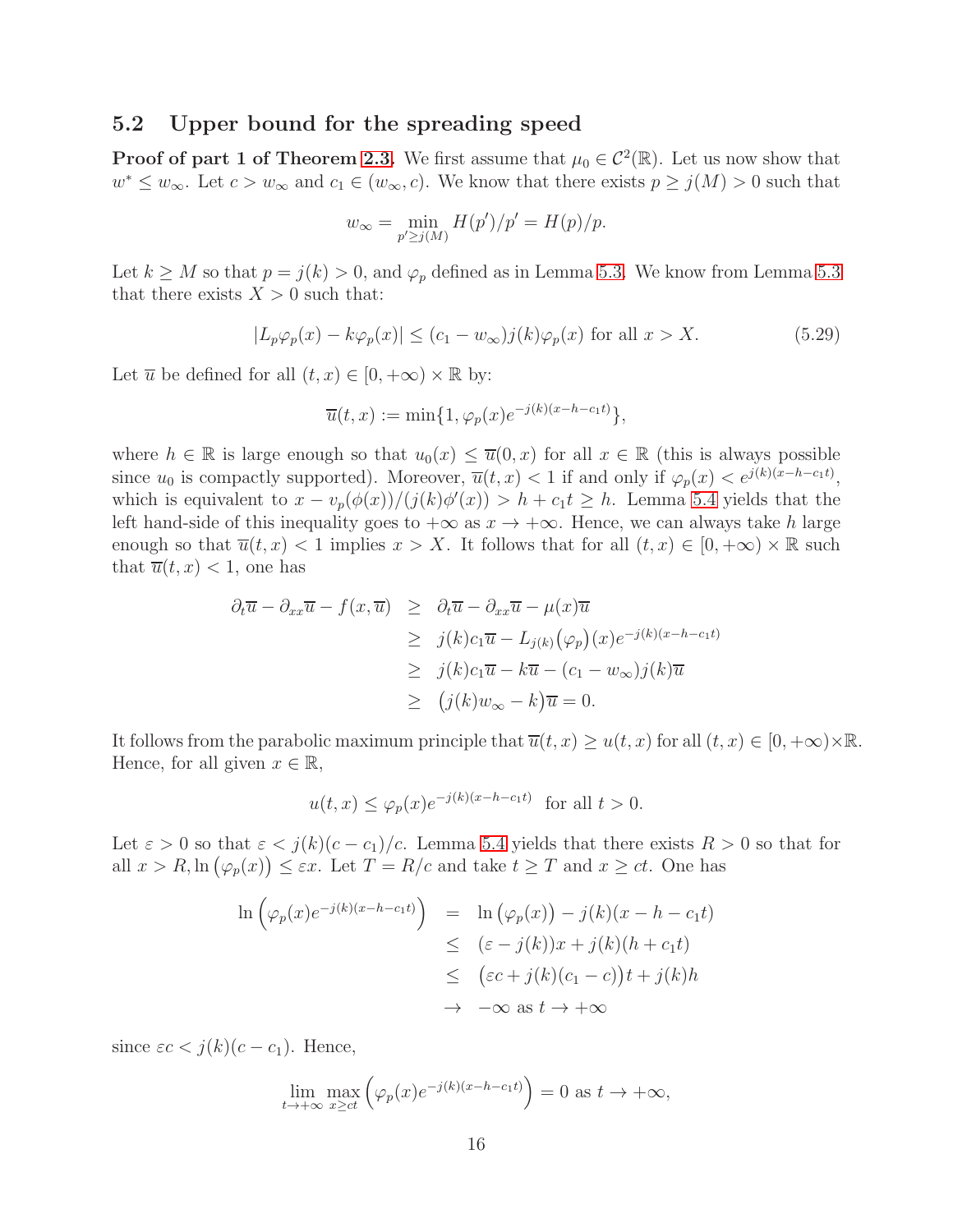which ends the proof in the case  $\mu_0 \in C^2(\mathbb{R})$ .

Lastly, if  $\mu_0 \in C^0(\mathbb{R})$  is an arbitrary 1-periodic function, then one easily concludes by smoothing  $\mu_0$  from above. Indeed, one can find a sequence  $(\mu_0^n)_n \in C^2(\mathbb{R})^{\mathbb{N}}$  converging uniformly to  $\mu_0$ , and such that for all  $n \in \mathbb{N}$  and  $x \in \mathbb{R}$ ,  $\mu_0(x) \leq \mu_0^n(x)$ .

It follows from the maximum principle that

$$
\lim_{t \to +\infty} \max_{x \ge ct} u(t, x) = 0 \text{ for all } w > \min_{k \ge M} k/j^n(k),
$$
  
where  $j^n(k) = \int_0^1 \sqrt{k - \mu_0^n(x)} dx \ge j(k) > 0$ . Letting  $n \to +\infty$ , one gets  

$$
\lim_{t \to +\infty} \max_{x \ge ct} u(t, x) = 0 \text{ for all } w > w_\infty,
$$

<span id="page-16-0"></span>which concludes the proof.  $\Box$ 

#### 5.3 Lower bound on the spreading speed

**Proof of part 2 of Theorem [2.3.](#page-4-2)** First, assume that  $\mu_0 \in C^2(\mathbb{R})$  satisfies [\(5.22\)](#page-12-3). Let  $\varphi_p$ as in Lemma [5.3.](#page-13-0) For all  $\delta > 0$ , take R large enough so that  $L_p\varphi_p \geq (H(p) - \delta)\varphi_p$  at any point of  $(R, +\infty)$  where  $\varphi_p$  is piecewise  $\mathcal{C}^2$ . It is easy to derive from the proof of Lemma [5.3](#page-13-0) that  $\varphi_p'/\varphi_p$  is bounded and uniformly continuous. Take  $C > 0$  so that  $|\varphi_p'(x)| \le C \varphi_p(x)$  for all  $x \in \mathbb{R}$ .

We need more regularity in order to apply the results of [\[5\]](#page-18-7). Consider a compactly supported nonnegative mollifier  $\chi \in C^{\infty}(\mathbb{R})$  so that  $\int_{\mathbb{R}} \chi = 1$  and define the convoled function  $\psi_p := \exp(\chi \star \ln \varphi_p) \in C^2(\mathbb{R})$ . One has  $\psi'_p/\psi_p = \chi \star (\varphi'_p/\varphi_p)$ . Hence,  $|\psi'_p(x)| \le C\psi_p(x)$  for all  $x \in \mathbb{R}$  and, as  $\varphi'_p/\varphi_p$  and  $(\varphi'_p/\varphi_p)^2$  are uniformly continuous, up to some rescaling of  $\chi$ , we can assume that

$$
\left\| |\chi \star \left(\frac{\varphi_p'}{\varphi_p}\right)|^2 - \left|\frac{\varphi_p'}{\varphi_p}\right|^2 \right\|_{\infty} \le \delta, \ \left\| \chi \star \left( \left|\frac{\varphi_p'}{\varphi_p}\right|^2 \right) - \left|\frac{\varphi_p'}{\varphi_p}\right|^2 \right\|_{\infty} \le \delta \text{ and } \|\chi \star \mu - \mu\|_{\infty} \le \delta.
$$

We now compute

$$
\frac{\psi_p''}{\psi_p} = \left| \frac{\psi_p'}{\psi_p} \right|^2 + \chi \star \left( \frac{\varphi_p''}{\varphi_p} - \left| \frac{\varphi_p'}{\varphi_p} \right|^2 \right) = \left| \chi \star \left( \frac{\varphi_p'}{\varphi_p} \right) \right|^2 - \chi \star \left( \left| \frac{\varphi_p'}{\varphi_p} \right|^2 \right) + \chi \star \left( \frac{\varphi_p''}{\varphi_p} \right) \ge -2\delta + \chi \star \left( \frac{\varphi_p''}{\varphi_p} \right).
$$

It follows that

$$
\frac{L_p \psi_p}{\psi_p} = \frac{\psi''_p - 2p\psi'_p + \mu(x)\psi_p}{\psi_p} \ge -2\delta + \chi \star \left(\frac{\varphi''_p}{\varphi_p} - 2p\frac{\varphi'_p}{\varphi_p}\right) + \mu(x)
$$
  
\n
$$
\ge -2\delta + \chi \star \left(H(p) - \mu - \delta\right) + \mu(x)
$$
  
\n
$$
\ge -3\delta + H(p) + \mu(x) - \chi \star \mu(x)
$$
  
\n
$$
\ge -4\delta + H(p)
$$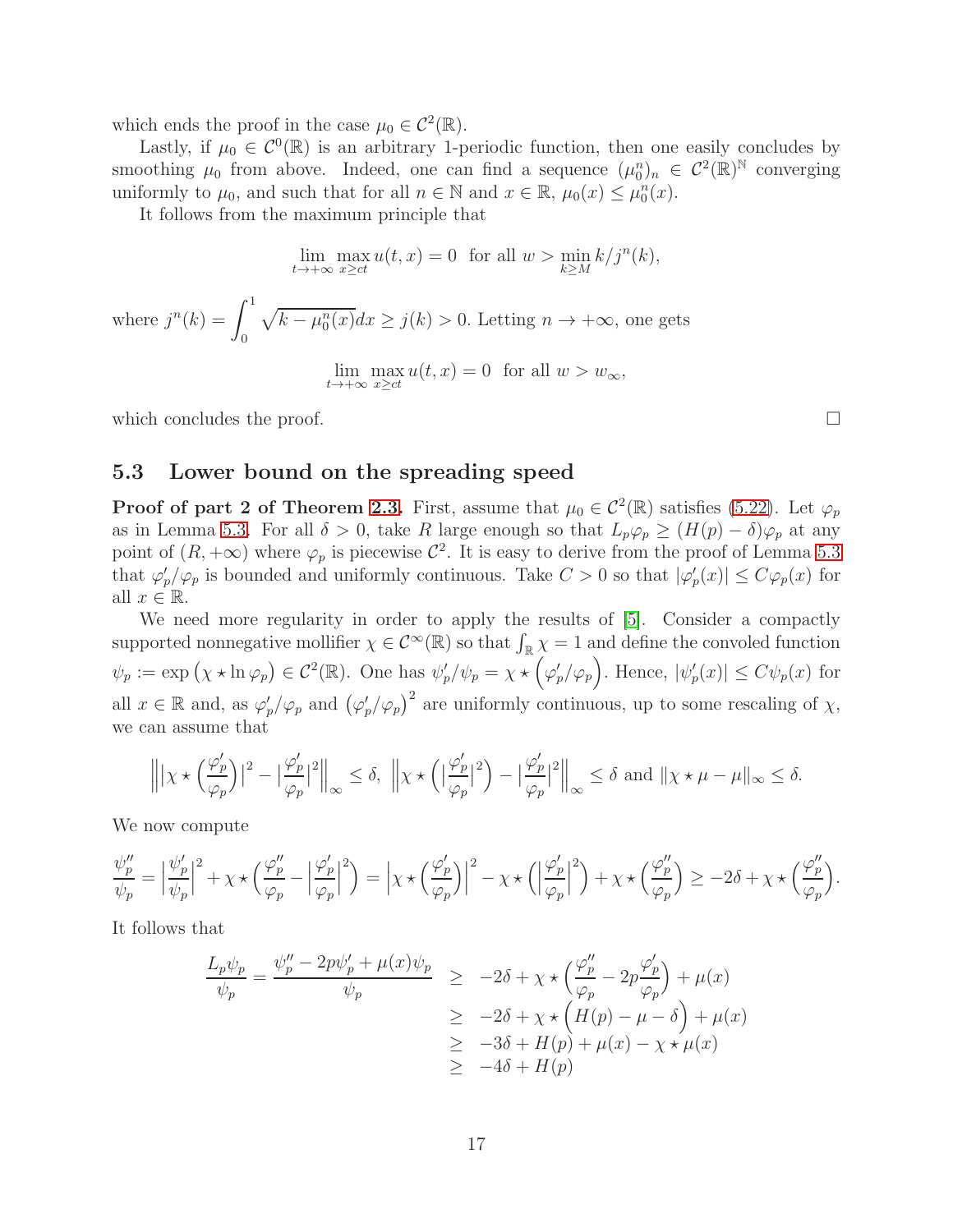in  $(R, +\infty)$ . On the other hand, Lemma [5.4](#page-14-0) yields  $\psi_p \in A_R$ , where  $A_R$  is the set of admissible test-functions (in the sense of [\[5\]](#page-18-7)) over  $(R, \infty)$ :

$$
\mathcal{A}_R := \left\{ \begin{array}{ll} \psi \in C^0([R,\infty)) \cap C^2((R,\infty)), \\ \psi'/\psi \in L^\infty((R,\infty)), \ \psi > 0 \text{ in } [R,\infty), \ \lim_{x \to +\infty} \frac{1}{x} \ln \psi(x) = 0 \end{array} \right\}.
$$
 (5.30)

Thus, one has  $\lambda_1(L_p,(R, +\infty)) \geq H(p) - 4\delta$ , where the principal eigenvalue  $\lambda_1$  is defined by

$$
\lambda_1(L_p, (R, \infty)) := \sup \{ \lambda \mid \exists \phi \in \mathcal{A}_R \text{ such that } L_p \phi \ge \lambda \phi \text{ in } (R, \infty) \},\tag{5.31}
$$

Hence,  $\lim_{R\to+\infty}\lambda_1(L_p,(R,+\infty))\geq H(p)$  for all  $p>0$ .

In order to use Theorem 2.1 of [\[5\]](#page-18-7), we need the nonlinearity to have two steady states and to be positive between these two steady states. It is not the case here but we will bound f from below by such a nonlinearity. As  $\min_{\mathbb{R}} \mu_0 > 0$  and f is of class  $\mathcal{C}^1$  in the neighborhood of  $u = 0$ , we know that there exists  $\theta \in (0, 1)$  so that

$$
f(x, u) > 0
$$
 for all  $x \in \mathbb{R}$  and  $u \in (0, \theta)$ .

Let  $\zeta = \zeta(u)$  a smooth function so that

$$
0 < \zeta(u) \le 1 \text{ for all } u \in (0, \theta), \ \zeta(u) = 0 \text{ for all } u \ge \theta \text{ and } \ \zeta(u) = 1 \text{ for all } u \in (0, \frac{\theta}{2}).
$$

Define  $\underline{f}(x, u) := \zeta(u) f(x, u)$  for all  $(x, u) \in \mathbb{R} \times [0, 1]$ . Then

$$
\underline{f} \le f \text{ in } \mathbb{R} \times [0,1] \text{ and } \underline{f}'_u(x,0) = f'_u(x,0) = \mu_0(\phi(x)) \text{ for all } x \in \mathbb{R}.
$$

Let  $\underline{u}$  the solution of [\(1.1\)](#page-0-0) with nonlinearity  $\underline{f}$  instead of  $f$  and initial datum  $u_0$ . The parabolic maximum principle yields  $u \geq \underline{u}$ .

Since the function  $f$  satisfies the hypotheses of Theorem 2.1 in [\[5\]](#page-18-7), we conclude that

$$
\lim_{t \to +\infty} \min_{x \in [0, wt]} \underline{u}(t, x) = 1 \text{ for all } w \in \left(0, \min_{p > 0} \frac{H(p)}{p}\right).
$$

It follows that

$$
w_* \ge \min_{p>0} \frac{H(p)}{p} = \min_{k \ge M} \frac{k}{j(k)}.
$$

Next, assume that  $\mu_0 \in C^2(\mathbb{R})$  does not satisfy [\(5.22\)](#page-12-3). Let  $\overline{y} \in \mathbb{R}$  so that  $\mu_0(\overline{y}) = \max_{\pi}$  $\max_{y \in \mathbb{R}} \mu_0(y)$ . Take a 1-periodic function  $\chi \in C^2(\mathbb{R})$  so that  $\chi(0) = 0$ ,  $\chi(y) > 0$ for all  $y \neq 0$  and  $\chi''(0) > 0$ . Define for all  $n \in \mathbb{N}$  and  $x \in \mathbb{R}$ :

$$
\mu_0^n(y) := \mu_0(y) - \frac{1}{n}\chi(y - \overline{y}).
$$

This 1-periodic function satisfies [\(5.22\)](#page-12-3) for all n and one has  $0 < \mu_0^n \leq \mu_0$  for n large enough. It follows from the maximum principle that

$$
\liminf_{t \to +\infty} \min_{0 \le x \le wt} u(t, x) > 0 \text{ for all } w \in \left(0, \min_{k \ge M} \frac{k}{j^n(k)}\right),
$$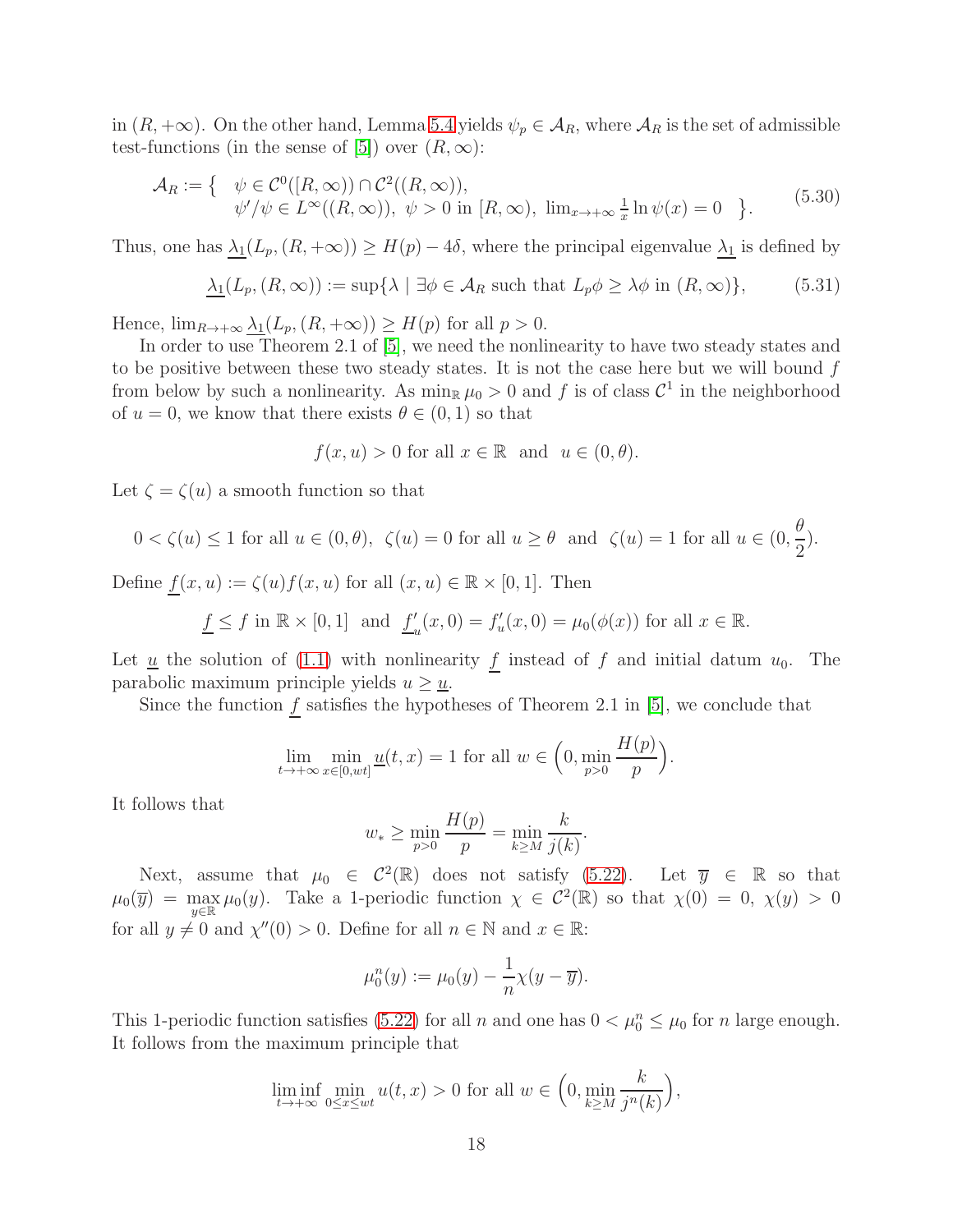where  $j^{n}(k) = \int_{0}^{1}$  $\theta$  $\sqrt{k - \mu_0^n(x)}dx \geq j(k) > 0$  for all  $k \geq M$ . Letting  $n \to +\infty$ , one has  $\mu_0^n(y) \to \mu_0(y)$  uniformly in  $y \in \mathbb{R}$  and thus

$$
\liminf_{t \to +\infty} \min_{0 \le x \le wt} u(t, x) > 0
$$
 for all  $w \in (0, w_{\infty}),$ 

which concludes the proof in this case.

Lastly, if  $\mu_0 \in C^0(\mathbb{R})$  is an arbitrary 1-periodic function, then one easily concludes by smoothing  $\mu_0$  as in the previous step.

### <span id="page-18-1"></span>References

- <span id="page-18-5"></span>[1] D.G. Aronson, and H.F. Weinberger. Multidimensional nonlinear diffusions arising in population genetics. *Adv. Math.*, 30:33–76, 1978.
- <span id="page-18-4"></span>[2] H. Berestycki, and F. Hamel. Front propagation in periodic excitable media. *Comm. Pure Appl. Math.*, 55:949–1032, 2002.
- <span id="page-18-0"></span>[3] H. Berestycki, F. Hamel, and G. Nadin. Asymptotic spreading in heterogeneous diffusive excitable media. *J. Func. Anal.*, 255(9):2146–2189, 2008.
- <span id="page-18-7"></span>[4] H. Berestycki, F. Hamel, and L. Rossi. Liouville type results for semilinear elliptic equations in unbounded domains. *Annali Mat. Pura Appli.*, 186:469-507, 2007.
- <span id="page-18-3"></span>[5] H. Berestycki, and G. Nadin. Spreading speeds for one-dimensional monostable reactiondiffusion equations. *preprint*.
- <span id="page-18-2"></span>[6] M. Freidlin. On wave front propagation in periodic media. *In: Stochastic analysis and applications, ed. M. Pinsky, Advances in Probability and related topics*, 7:147–166, 1984.
- <span id="page-18-8"></span>[7] M. Freidlin, and J. Gärtner. On the propagation of concentration waves in periodic and random media. *Sov. Math. Dokl.*, 20:1282–1286, 1979.
- [8] F. Hamel, and G. Nadin. Spreading properties and complex dynamics for monostable reaction-diffusion equations. *preprint*.
- <span id="page-18-9"></span>[9] F. Hamel, G. Nadin and L. Roques. A viscosity solution method for the spreading speed formula in slowly varying media. *Indiana Univ. Math. J*, to appear.
- <span id="page-18-6"></span>[10] J.-F. Mallordy, and J.-M. Roquejoffre. A parabolic equation of the KPP type in higher dimensions. *SIAM J. Math. Anal.*, 26(1): 1–20, 1995.
- [11] J. Nolen, M. Rudd, and J. Xin. Existence of KPP fronts in spatially-temporally periodic advection and variational principle for propagation speeds. *Dynamics of PDE*, 2(1):1–24, 2005.